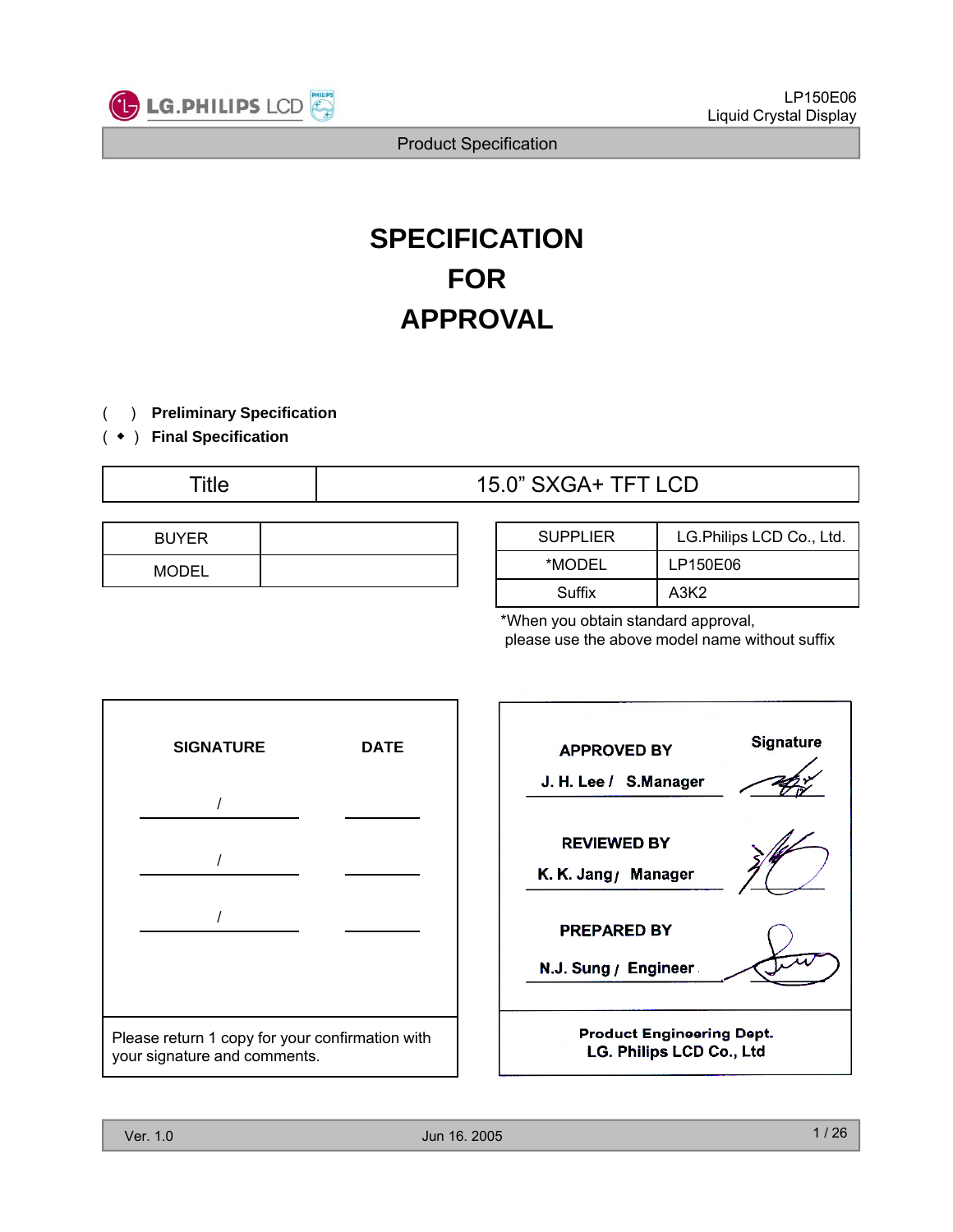

## **Contents**

| No      | <b>ITEM</b>                                             | Page |
|---------|---------------------------------------------------------|------|
|         | <b>COVER</b>                                            | 1,2  |
|         | <b>CONTENTS</b>                                         | 3    |
|         | <b>RECORD OF REVISIONS</b>                              | 4    |
| 1       | <b>GENERAL DESCRIPTION</b>                              | 5    |
| 2       | ABSOLUTE MAXIMUM RATINGS                                | 6    |
| 3       | ELECTRICAL SPECIFICATIONS                               | 7    |
| 3-1     | ELECTRICAL CHARACTREISTICS                              | 6    |
| 3-2     | INTERFACE CONNECTIONS                                   | 9    |
| $3 - 3$ | SIGNAL TIMING SPECIFICATIONS                            | 10   |
| 3-4     | SIGNAL TIMING WAVEFORMS                                 | 10   |
| 3-5     | COLOR INPUT DATA REFERNECE                              | 11   |
| $3-6$   | <b>POWER SEQUENCE</b>                                   | 12   |
| 4       | OPTICAL SFECIFICATIONS                                  | 13   |
| 5       | <b>MECHANICAL CHARACTERISTICS</b>                       | 17   |
| 6       | RELIABLITY                                              | 21   |
| 7       | <b>INTERNATIONAL STANDARDS</b>                          | 22   |
| $7-1$   | SAFETY                                                  | 22   |
| $7-2$   | EMC                                                     | 22   |
| 8       | <b>PACKING</b>                                          | 23   |
| $8 - 1$ | <b>DESIGNATION OF LOT MARK</b>                          | 23   |
| $8 - 2$ | <b>PACKING FORM</b>                                     | 23   |
| 9       | <b>PRECAUTIONS</b>                                      | 24   |
| $9 - 1$ | <b>MOUNTING PRECAUTIONS</b>                             | 24   |
| $9 - 2$ | OPERATING PRECAUTIONS                                   | 24   |
| $9-3$   | ELECTROSTATIC DISCHARGE CONTROL                         | 25   |
| $9 - 4$ | PRECAUTIONS FOR STRONG LIGHT EXPOSURE                   | 25   |
| $9 - 5$ | <b>STORAGE</b>                                          | 25   |
| $9-6$   | HANDLING PRECAUTIONS FOR PROTECTION FILM                | 25   |
| A       | APPENDIX. Enhanced Extended Display Identification Data | 26   |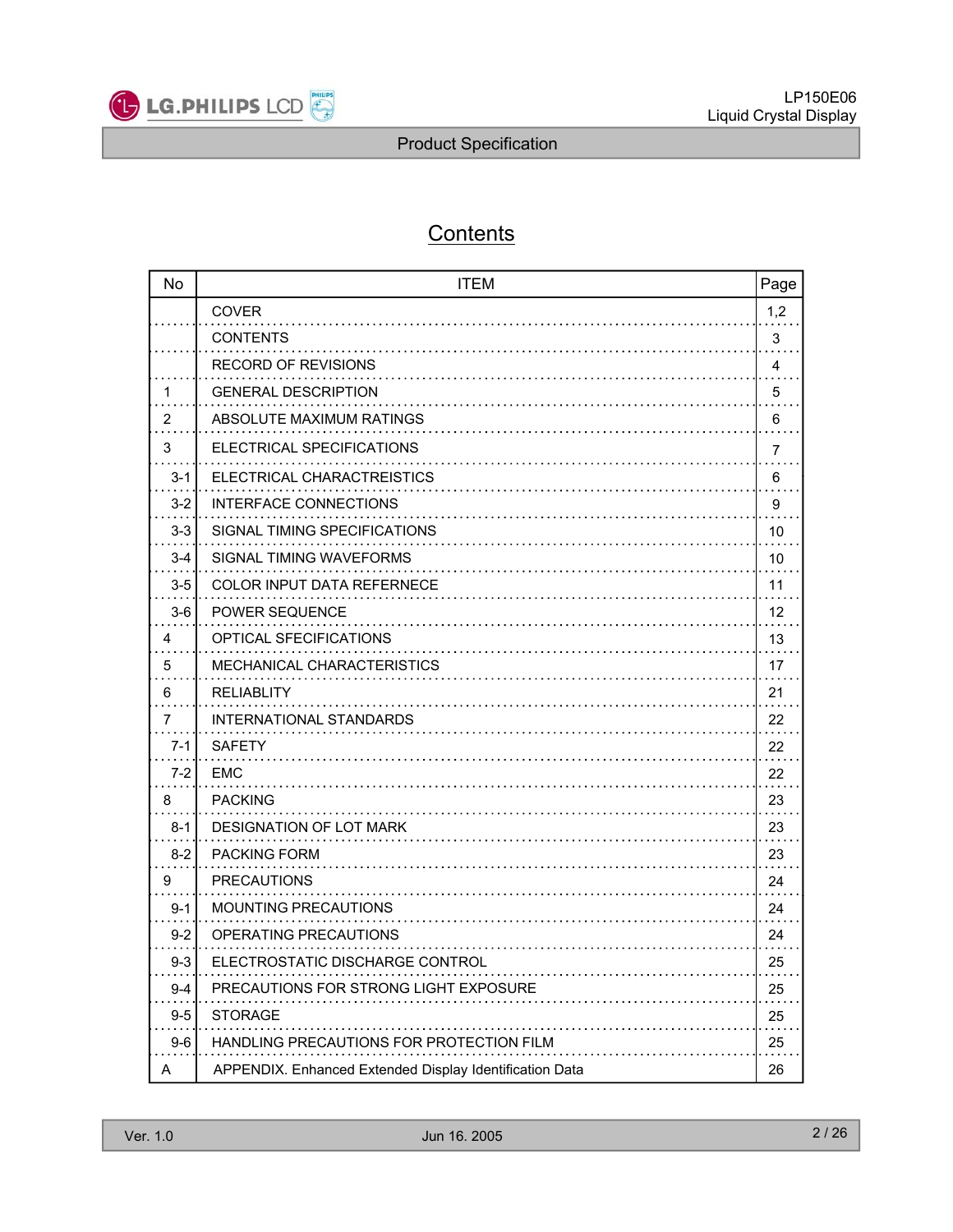

## **RECORD OF REVISIONS**

|         | Revision No Revision Date | Page                     | Description                | Note |
|---------|---------------------------|--------------------------|----------------------------|------|
| $1.0\,$ | Jun. 16, 2005             | $\overline{\phantom{a}}$ | <b>Final Specification</b> |      |
|         |                           |                          |                            |      |
|         |                           |                          |                            |      |
|         |                           |                          |                            |      |
|         |                           |                          |                            |      |
|         |                           |                          |                            |      |
|         |                           |                          |                            |      |
|         |                           |                          |                            |      |
|         |                           |                          |                            |      |
|         |                           |                          |                            |      |
|         |                           |                          |                            |      |
|         |                           |                          |                            |      |
|         |                           |                          |                            |      |
|         |                           |                          |                            |      |
|         |                           |                          |                            |      |
|         |                           |                          |                            |      |
|         |                           |                          |                            |      |
|         |                           |                          |                            |      |
|         |                           |                          |                            |      |
|         |                           |                          |                            |      |
|         |                           |                          |                            |      |
|         |                           |                          |                            |      |
|         |                           |                          |                            |      |
|         |                           |                          |                            |      |
|         |                           |                          |                            |      |
|         |                           |                          |                            |      |
|         |                           |                          |                            |      |
|         |                           |                          |                            |      |
|         |                           |                          |                            |      |
|         |                           |                          |                            |      |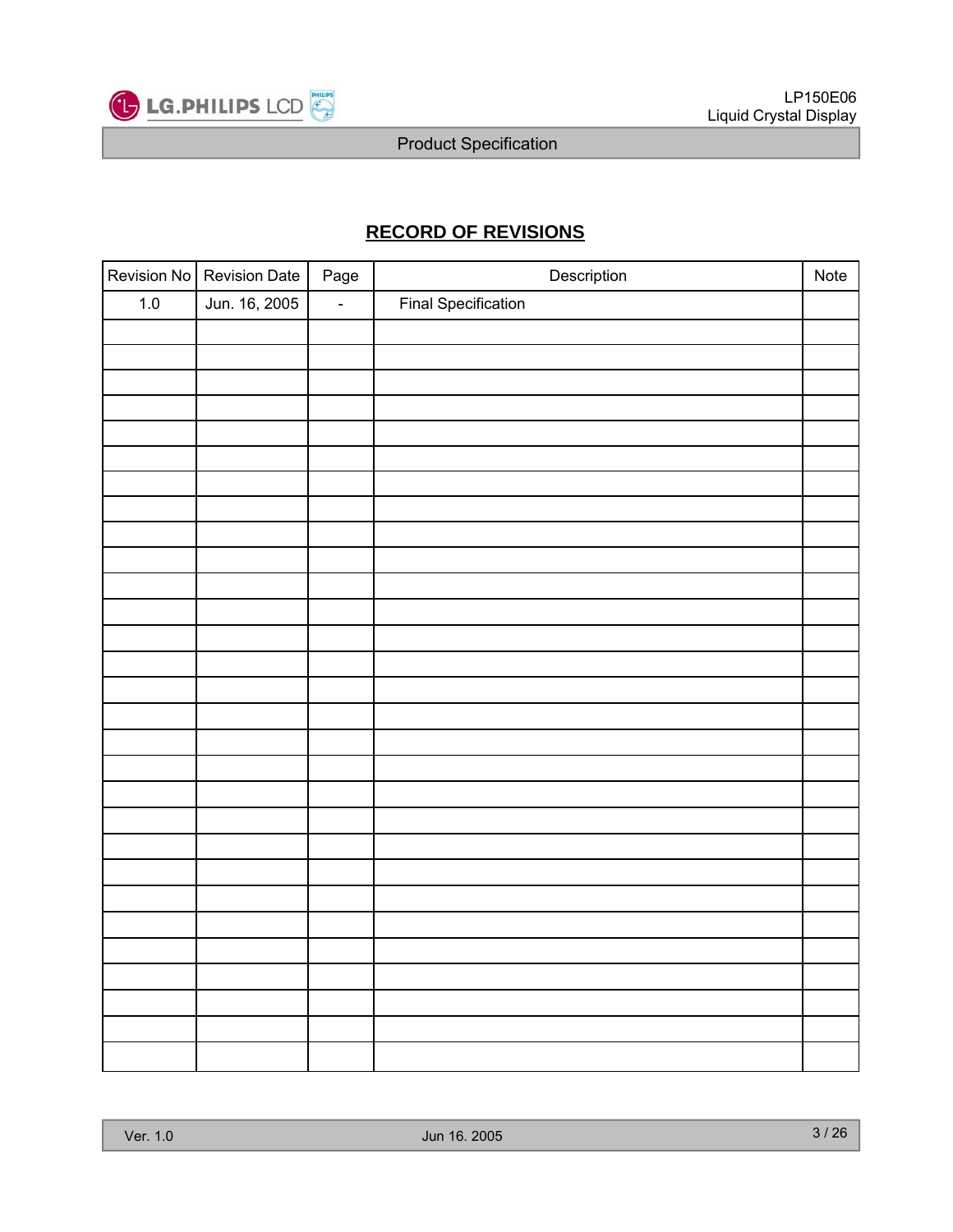

## **1. General Description**

The LP150E06 is a Color Active Matrix Liquid Crystal Display with an integral Cold Cathode Fluorescent Lamp(CCFL) backlight system. The matrix employs a-Si Thin Film Transistor as the active element. It is a transmissive type display operating in the normally white mode. This TFT-LCD has 15.0 inches diagonally measured active display area with SXGA+ resolution(1050 vertical by 1400 horizontal pixel array) Each pixel is divided into Red, Green and Blue sub-pixels or dots which are arranged in vertical stripes. Gray scale or the brightness of the sub-pixel color is determined with a 6-bit gray scale signal for each dot, thus, presenting a palette of more than 262,144 colors.

The LP150E06 has been designed to apply the interface method that enables low power, high speed, low EMI.

The LP150E06 is intended to support applications where thin thickness, low power are critical factors and graphic display are important. In combination with the vertical arrangement of the sub-pixels, the LP150E06 characteristics provide an excellent flat display for office automation products such as Notebook PC.



#### **General Features**

| Active Screen Size       | 15.0 inches (38.1cm) diagonal                                 |      |
|--------------------------|---------------------------------------------------------------|------|
| Outline Dimension        | $317.2(H) \times 241.4(V)$ , 5.7(D) mm(Typ.)                  |      |
| Pixel Pitch              | $0.2175$ mm $\times$ 0.2175 mm                                |      |
| <b>Pixel Format</b>      | 1400 horiz. By 1050 vert. Pixels RGB strip arrangement        |      |
| Color Depth              | 6-bit. 262.144 colors                                         |      |
| Luminance, White         | 185 $cd/m2(Type.)$ , 5p average                               |      |
| <b>Power Consumption</b> | Total 4.8 W (Typ.) (1.3W Logic / 3.5W Backlight)              |      |
| Weight                   | 520g(Typ.), 535g(Max.)                                        |      |
| Display Operating Mode   | Transmissive mode, normally white                             |      |
| Surface Treatment        | Hard coating (3H) Anti-glare treatment of the front polarizer |      |
| Ver. $1.0$               | Jun 16, 2005                                                  | 4/26 |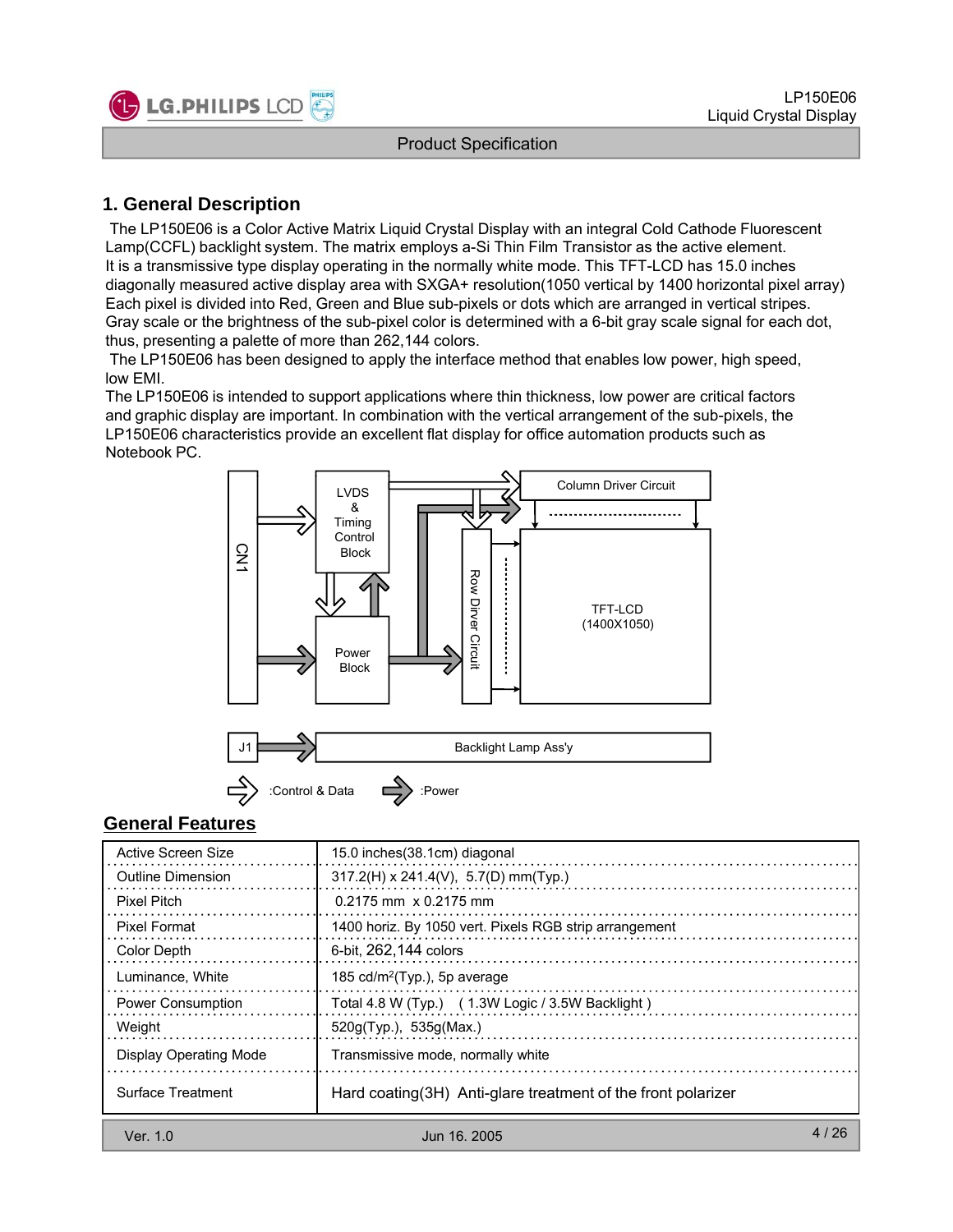

## **2. Absolute Maximum Ratings**

The following are maximum values which, if exceeded, may cause faulty operation or damage to the unit.

| Parameter                                | Symbol      |             | Values | <b>Units</b> | <b>Notes</b>            |  |  |  |
|------------------------------------------|-------------|-------------|--------|--------------|-------------------------|--|--|--|
|                                          |             | <b>Min</b>  | Max    |              |                         |  |  |  |
| Power Input Voltage-ON                   | <b>VCC</b>  | 2.7         | 4.0    | Vdc          | at $25 \pm 5^{\circ}$ C |  |  |  |
| Power Input Voltage-OFF                  | <b>GND</b>  | $-0.3$      | 0.3    | Vdc          | at $25 \pm 5^{\circ}$ C |  |  |  |
| <b>Operating Temperature</b>             | <b>TOP</b>  | $\mathbf 0$ | 50     | $^{\circ}C$  |                         |  |  |  |
| Storage Temperature                      | <b>TST</b>  | $-20$       | 60     | $^{\circ}C$  |                         |  |  |  |
| <b>Operating Ambient</b><br>Humidity     | <b>HOP</b>  | 10          | 90     | %RH          |                         |  |  |  |
| <b>Storage Humidity</b>                  | <b>HST</b>  | 10          | 90     | %RH          |                         |  |  |  |
| <b>Electrostatic Durability</b><br>(ESD) | <b>VESD</b> | ± 8.0       |        | kV           | 2                       |  |  |  |

|  | Table 1. ABSOLUTE MAXIMUM RATINGS |  |
|--|-----------------------------------|--|
|--|-----------------------------------|--|

Note : 1. Temperature and relative humidity range are shown in the figure below.

Wet bulb temperature should be 39°C Max, and no condensation of water.

2. Condition 1) Non-operation, 150 pF-330Ω, 25°C, 40~60%RH

- 2) I/F Connector pins are subjected.
- 3) The surface of Metal bezel and LCD are subjected except interface connector.(LCD side)
- 4) Discharge interval time 1sec, 10 times each place



**Dry Bulb Temperature [°C]**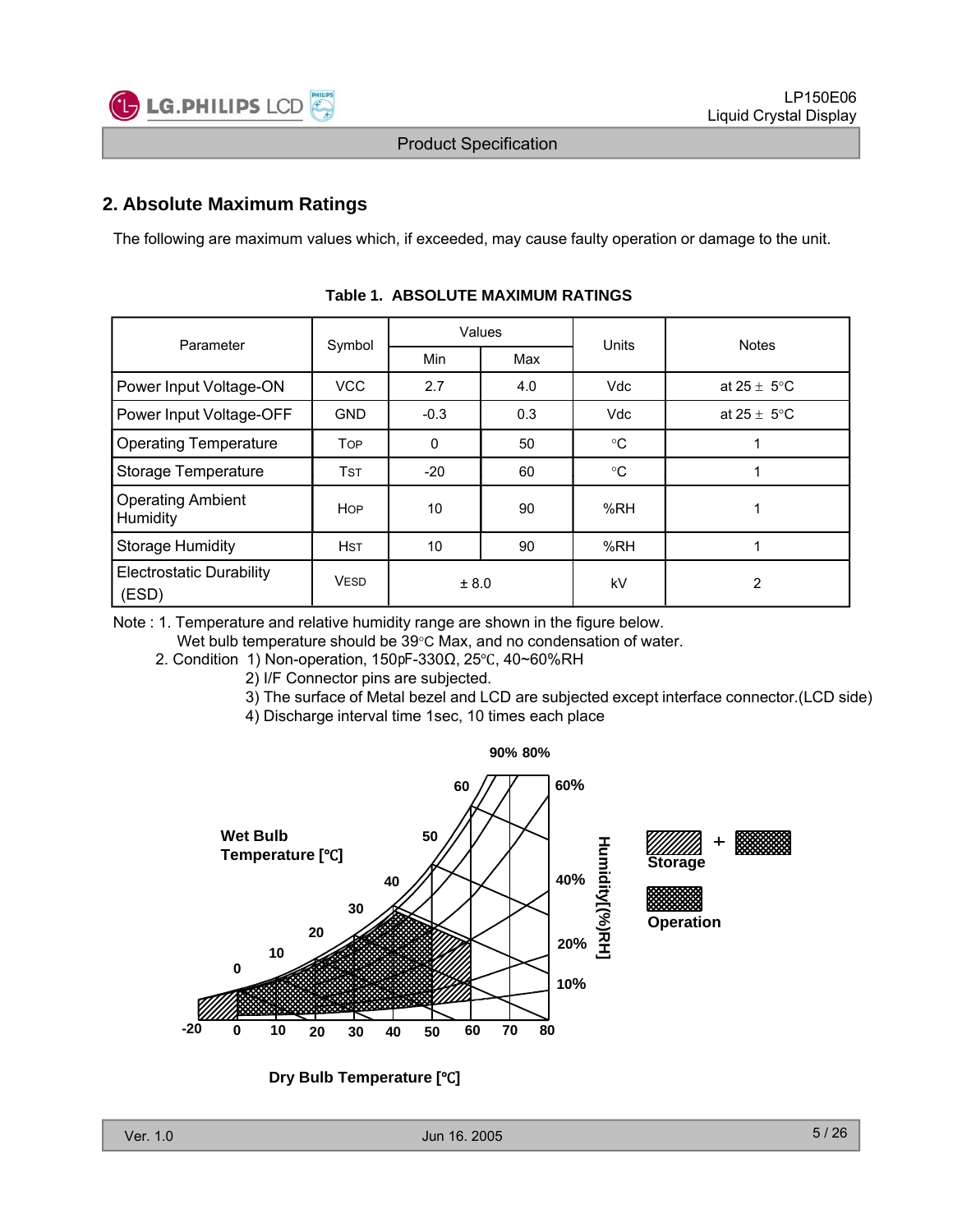

## **3. Electrical Specifications**

## **3-1. Electrical Characteristics**

The LP150E06 requires two power inputs. One is employed to power the LCD electronics and to drive the TFT array and liquid crystal. The second input which powers the CCFL, is typically generated by an inverter. The inverter is an external unit to the LCD.

| Parameter                           | Symbol       |        | Unit | <b>Notes</b> |                   |   |
|-------------------------------------|--------------|--------|------|--------------|-------------------|---|
|                                     |              | Min    | Typ  | Max          |                   |   |
| MODULE:                             |              |        |      |              |                   |   |
| Power Supply Input Voltage          | <b>VCC</b>   | 3.0    | 3.3  | 3.6          | Vdc               |   |
| Power Supply Input Current          | $I_{\rm CC}$ |        | 385  | 443          | mA                |   |
| Power Consumption                   | Pc           |        | 1.30 | 1.60         | Watt              |   |
| Differential Impedance              | Zm           | 90     | 100  | 110          | ohm               | 2 |
|                                     |              |        |      |              |                   |   |
|                                     |              |        |      |              |                   |   |
| LAMP:                               |              |        |      |              |                   |   |
| <b>Operating Voltage</b>            | $V_{BL}$     | 660    | 705  | 870          | $V_{RMS}$         | 3 |
| <b>Operating Current</b>            | $I_{BL}$     | 2.0    | 5.0  | 6.3          | mA <sub>RMS</sub> |   |
| <b>Established Starting Voltage</b> | Vs           |        |      |              |                   | 4 |
| at 25 $\degree$ C                   |              |        |      | 1165         | $V_{RMS}$         |   |
| at $0^{\circ}$ C                    |              |        |      | 1400         | $V_{RMS}$         |   |
| <b>Operating Frequency</b>          | $f_{BL}$     | 50     | 65   | 80           | kHz               | 5 |
| Discharge Stabilization Time        | Ts           |        |      | 3            | Min               | 6 |
| Power Consumption                   | $P_{BL}$     |        | 3.50 | 4.00         | Watt              | 7 |
| Life Time                           |              | 10,000 |      |              | Hrs               | 8 |

#### **Table 2. ELECTRICAL CHARACTERISTICS**

Note : The design of the inverter must have specifications for the lamp in LCD Assembly**.**

The performance of the Lamp in LCM, for example life time or brightness, is extremely influenced by the characteristics of the DC-AC inverter. So all the parameters of an inverter should be carefully designed so as not to produce too much leakage current from high-voltage output of the inverter. When you design or order the inverter, please make sure unwanted lighting caused by the mismatch of the lamp and the inverter(no lighting, flicker, etc) never occurs. When you confirm it, the LCD – Assembly should be operated in the same condition as installed in you instrument.

- 1. The specified current and power consumption are under the VCC=3.3V, 25 $\degree$ C, f<sub>V</sub>=60Hz condition whereas Mosaic pattern is displayed and  $f<sub>V</sub>$  is the frame frequency.
- 2. This impedance value is needed to proper display and measured from LVDS  $T_x$  to the mating connector.
- 3. The variance of the voltage is  $\pm$  10%.
- **4. FOS, and reliability test condition is at 6.0mA**

<sup>5.</sup> The voltage above  $V_S$  should be applied to the lamps for more than 1 second for start-up. Otherwise, the lamps may not be turned on. The used lamp current is the lamp typical current.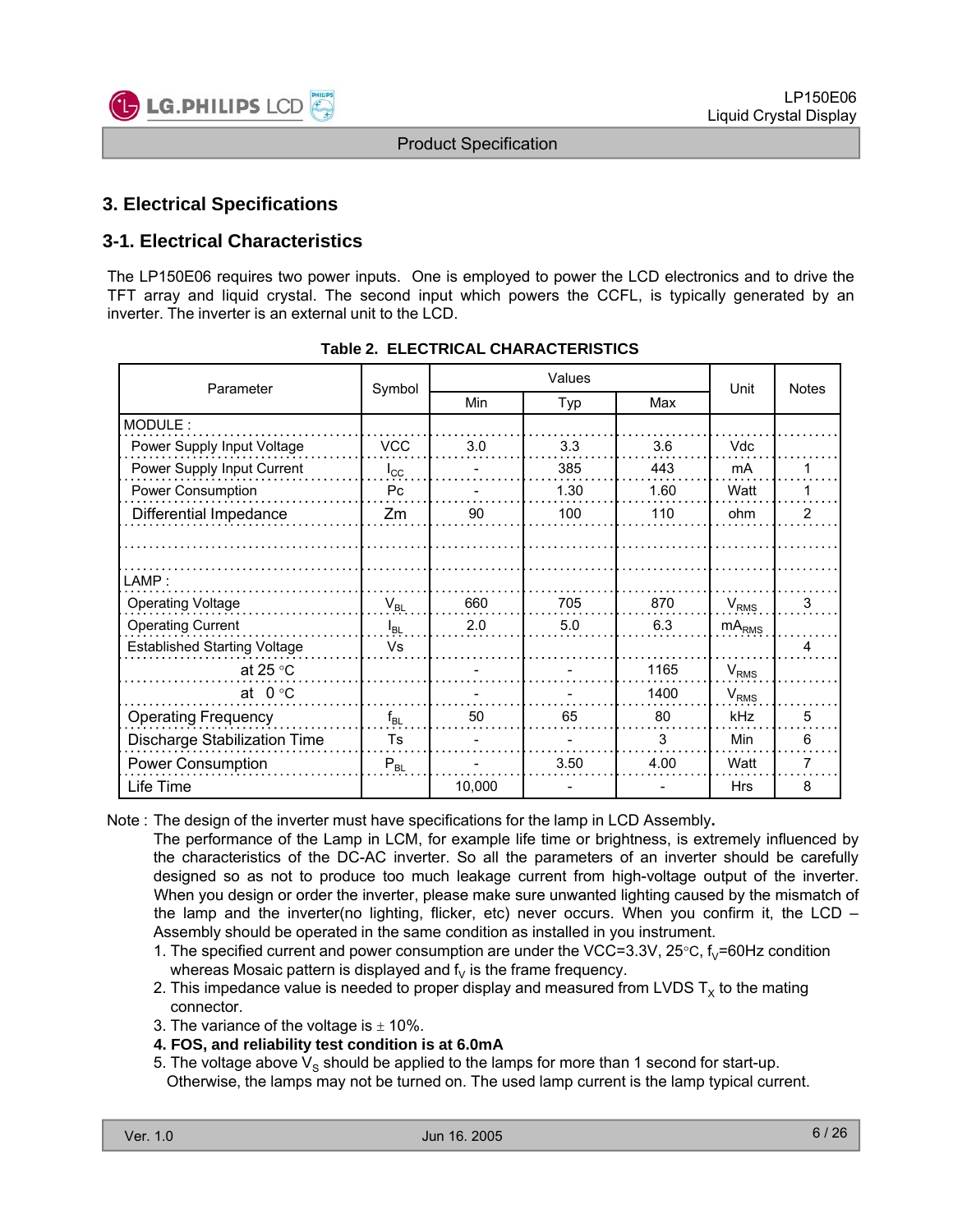

- 6. The output of the inverter must have symmetrical(negative and positive) voltage waveform and symmetrical current waveform.(Unsymmetrical ratio is less than 10%) Please do not use the inverter which has unsymmetrical voltage and unsymmetrical current and spike wave. Lamp frequency may produce interface with horizontal synchronous frequency and as a result this may cause beat on the display. Therefore lamp frequency shall be as away possible from the horizontal synchronous frequency and from its harmonics in order to prevent interference.
- 7. Let's define the brightness of the lamp after being lighted for 5 minutes as 100%.  $T<sub>S</sub>$  is the time required for the brightness of the center of the lamp to be not less than 95%.
- 8. The lamp power consumption shown above does not include loss of external inverter. The used lamp current is the lamp typical current.
- 9. The life is determined as the time at which brightness of the lamp is 50% compared to that of initial value at the maximum lamp current(6.0 $m_{\text{RMS}}$ ) on condition of continuous operating at 25 ± 2°C
- 10. Requirements for a system inverter design, which is intended to have a better display performance, a better power efficiency and a more reliable lamp, are following.
	- It shall help increase the lamp lifetime and reduce leakage current.
		- a. The asymmetry rate of the inverter waveform should be less than 10%.
		- b. The distortion rate of the waveform should be within  $\sqrt{2} \pm 10\%$ .
		- \* Inverter output waveform had better be more similar to ideal sine wave.



\* Asymmetry rate:  $|I_p - I_{-p}|/I_{rms} * 100\%$ \* Distortion rate  $I_p$  (or  $I_{-p}$ ) /  $I_{rms}$ 

※ Do not attach a conducting tape to lamp connecting wire.

If the lamp wire attach to a conducting tape, TFT-LCD Module has a low luminance and the inverter has abnormal action. Because leakage current is occurred between lamp wire and conducting tape.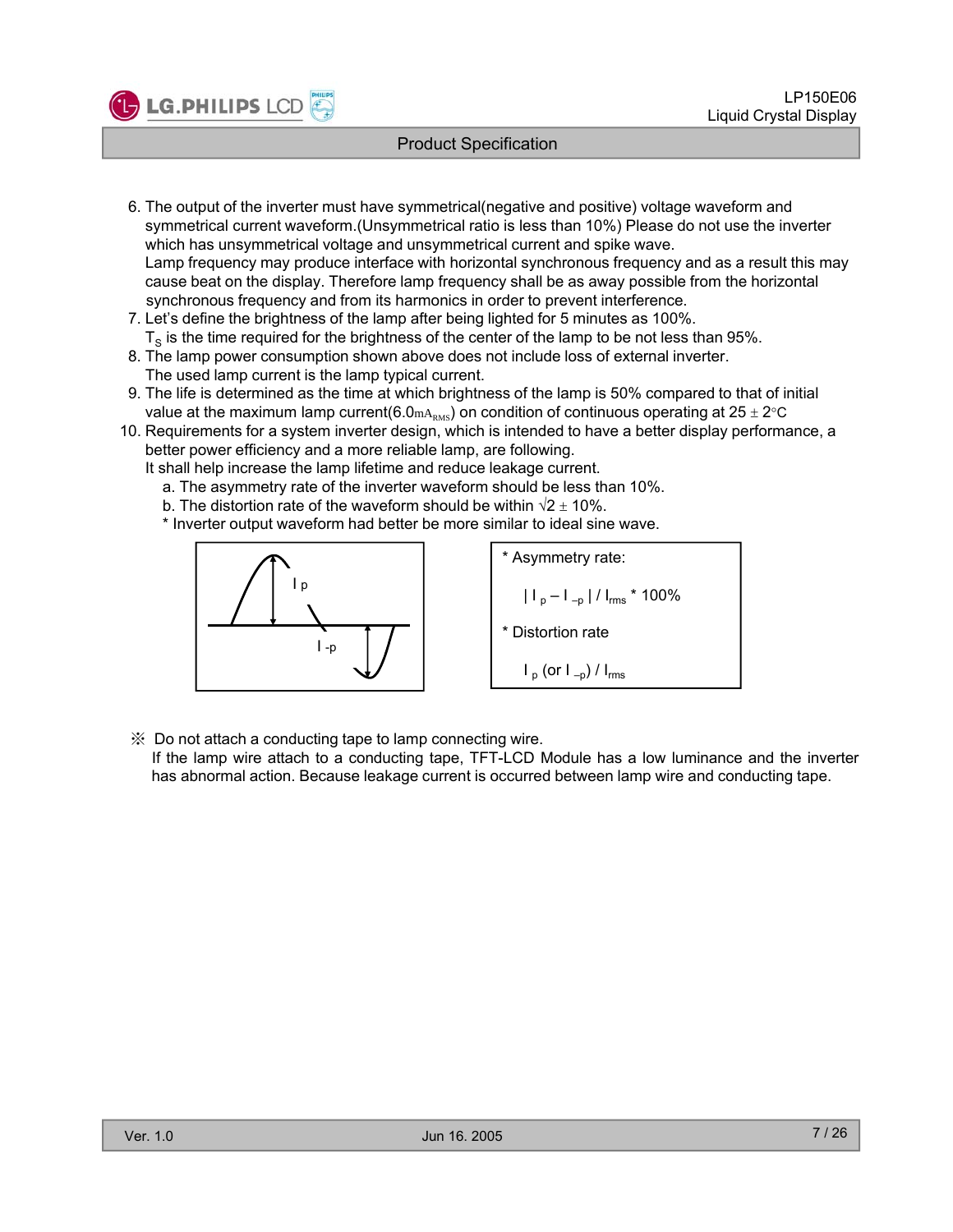

## **3-2. Interface Connections**

The interface connections are compatible with **ISP (Industry Standard Panels) 15.0" Mounting and Top Level Interface Requirements (Version2, June,2000)** defined by **SPWG (Standard Panels Working** Group). This LCD employs two interface connections, a 30 pin connector is used for the module electronics and the other connector is used for the integral backlight system.

The electronics interface connector is a model GT101-30S-HR11 manufactured by LG Cable. The pin configuration for the connector is shown in the table below.

| Pin                                    | Symbol                                       | Description                                                                      | <b>Notes</b>                             |
|----------------------------------------|----------------------------------------------|----------------------------------------------------------------------------------|------------------------------------------|
| $\mathbf{1}$                           | <b>VSS</b>                                   | Ground                                                                           |                                          |
| $\frac{2}{\cdot}$                      | <b>VCC</b>                                   | Power Supply, 3.3V Typ.                                                          | [LVDS Transmitter]                       |
| $\overline{3}$                         | <b>VCC</b>                                   | Power Supply, 3.3V Typ.                                                          |                                          |
| $\frac{4}{1}$                          | VEDID                                        | DDC 3.3V power                                                                   | Thine, THC63LVDF823A or                  |
| $\overline{5}$ .                       | <b>NC</b>                                    | No Connection                                                                    | equivalent                               |
| $6 \frac{1}{2}$                        | <b>CIKEDID</b>                               | <b>DDC Clock</b>                                                                 |                                          |
| $\overline{7}$                         | <b>DATAEDID</b>                              | DDC Data                                                                         | [LVDS Receiver]                          |
| $\overline{8}$                         | Odd_ $R_{IN}$ 0-                             | -LVDS differential data (odd pixels R0-R5, G0)                                   | Thine, THC63LVDF824A                     |
|                                        | Odd_ $R_{IN}$ 0+                             | +LVDS differential data (odd pixels R0-R5, G0)                                   |                                          |
| $\frac{9}{10}$                         | <b>VSS</b>                                   | Ground                                                                           | [Connector]                              |
|                                        | Odd $R_{\text{IN}}$ 1-                       | -LVDS differential data (odd pixels G1-G5, B0-B1)                                | LCD: GT101-30S-HR11, LG Cable            |
| $\frac{11}{12}$                        | Odd $R_{IN}1+$                               | +LVDS differential data (odd pixels G1-G5, B0-B1)                                | * JAE FI-XB30Sx-HFxx or                  |
| 13                                     | <b>VSS</b>                                   | Ground                                                                           | JAE FI-XB30S-HF or equivalent.           |
| $\frac{14}{15}$                        | $Odd_R_{IN}2-$                               | -LVDS differential data (odd pixels B2-B5, HS, VS, DE)                           | Matching: JAE FI-X30M or                 |
|                                        | Odd_ $R_{IN}$ 2+                             | +LVDS differential data (odd pixels B2-B5, HS, VS, DE)                           | equivalent                               |
| 16                                     | <b>VSS</b>                                   | Ground                                                                           |                                          |
| $\frac{17}{18}$<br>$\frac{18}{19}$     | $Odd$ Clk <sub>JN</sub> -                    | -LVDS differential clock (odd pixels)                                            |                                          |
|                                        | Odd $Clk_{N}$ +                              | +LVDS differential clock(odd pixels)                                             |                                          |
|                                        | <b>VSS</b>                                   | Ground                                                                           | [Connector pin arrangement] <sub>1</sub> |
|                                        | $Even_R$ <sub>IN</sub> $0$ -                 | -LVDS differential data (even pixels R0-R5, G0)                                  |                                          |
|                                        | Even <sub><math>R_{\text{IN}}</math>0+</sub> | +LVDS differential data (even pixels R0-R5, G0)                                  |                                          |
| 20<br>21<br>22<br>23<br>24<br>25<br>26 | <b>VSS</b>                                   | Ground                                                                           |                                          |
|                                        | $Even_R_{IN}1$ -                             | -LVDS differential data (even pixels G1-G5, B0-B1)                               |                                          |
|                                        | Even <sub><math>R_{\text{IN}}</math>1+</sub> | +LVDS differential data (even pixels G1-G5, B0-B1)                               | LCD rear view                            |
|                                        | <b>VSS</b>                                   | Ground                                                                           |                                          |
|                                        |                                              | Even_R <sub>in</sub> 2-1-LVDS differential data (even pixels B2-B5, HS, VS, DE)  |                                          |
|                                        |                                              | Even_R <sub>IN</sub> 2+  +LVDS differential data (even pixels B2-B5, HS, VS, DE) |                                          |
| $\frac{27}{28}$                        | <b>VSS</b>                                   | Ground                                                                           |                                          |
| 29                                     | $Even_Clk_{IN}$                              | LVDS differential clock (even pixels)                                            |                                          |
| 30                                     | $Even_Clk_{IN}$ +                            | +LVDS differential clock (even pixels)                                           |                                          |

#### **Table 3. MODULE CONNECTOR PIN CONFIGURATION (CN1)**

Note: All GND(ground) pins should be connected together and to GND which should also be connected to the LCD's metal frame. All VCC (power input) pins should be connected together.

The backlight interface connector is a model BHSR-02VS-1, manufactured by JST or Compatible. The mating connector part number is SM02B-BHSS-1 or equivalent.

| Pin | Svmbol | Description                               | <b>Notes</b> |
|-----|--------|-------------------------------------------|--------------|
|     | HV     | Power supply for lamp (High voltage side) |              |
|     | LV     | Power supply for lamp (Low voltage side)  |              |

#### **Table 4. BACKLIGHT CONNECTOR PIN CONFIGURATION (J1)**

Notes : 1. The high voltage side terminal is colored pink and the low voltage side terminal is yellow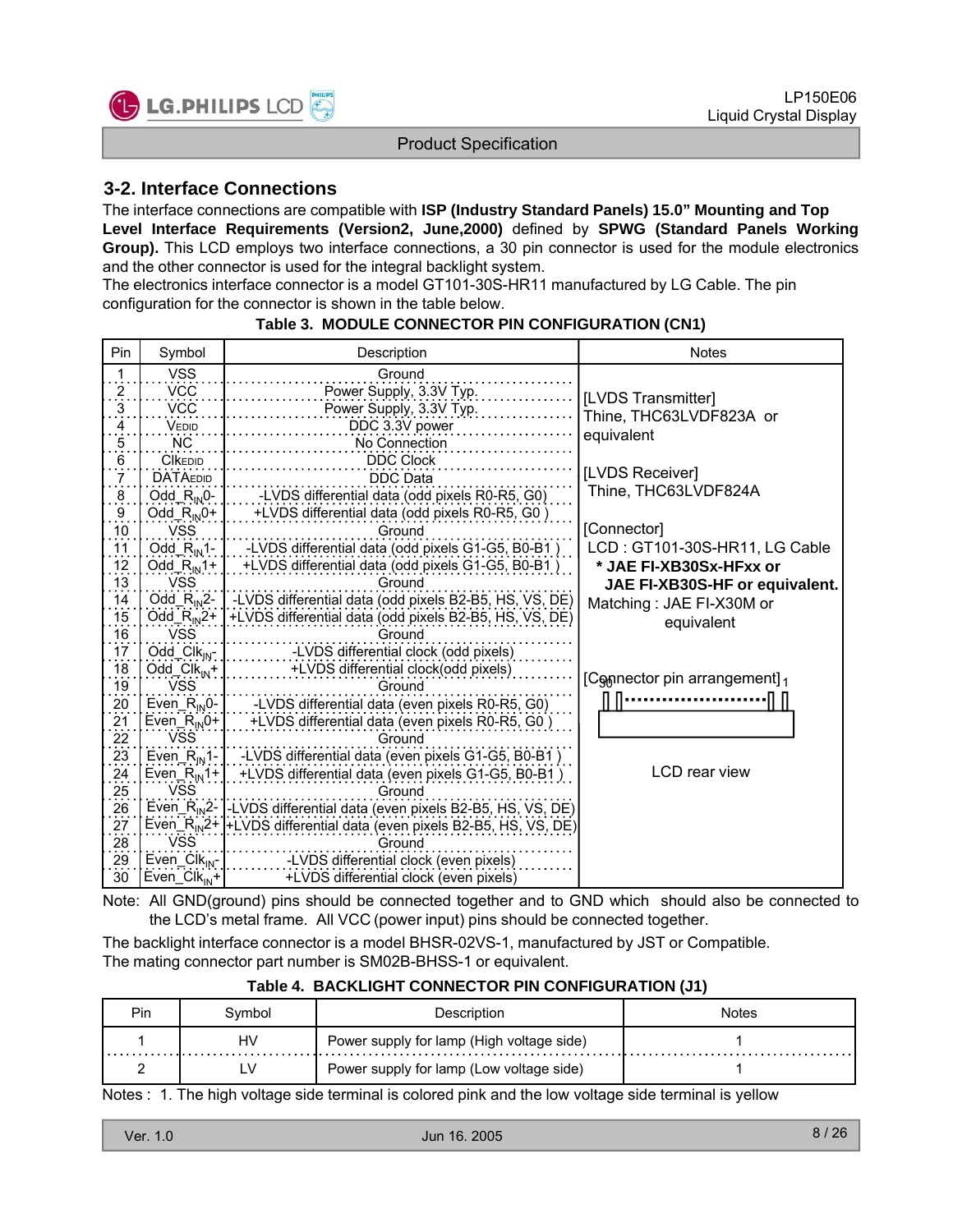

## **3-3. Signal Timing Specifications**

This is the signal timing required at the input of the User connector. All of the interface signal timing should be satisfied with the following specifications and specifications of LVDS Tx/Rx for it's proper operation.

**Table 5. TIMING TABLE**

| <b>ITEM</b> | Symbol                 |             | Min            | <b>Typ</b>               | Max                      | <b>Unit</b>     | <b>Note</b> |
|-------------|------------------------|-------------|----------------|--------------------------|--------------------------|-----------------|-------------|
| <b>DCLK</b> | fCLK<br>Frequency      |             | 53.5           | 54                       | 54.5                     | <b>MHz</b>      |             |
| Hsync       | Period                 | <b>t</b> HP | 732            | 800                      | 848                      |                 |             |
|             | Width                  | twh         | 8              |                          | $\overline{\phantom{a}}$ | tclk            |             |
| Vsync       | Period                 | tvP         | 1060           | 1125                     | 1150                     | t <sub>HP</sub> |             |
|             | Width                  | twy         | $\overline{2}$ | ÷                        | $\overline{\phantom{a}}$ |                 |             |
| Data        | Horizontal back porch  | <b>tHBP</b> | 8              |                          | $\overline{\phantom{a}}$ |                 |             |
| Enable      | Horizontal front porch | <b>tHFP</b> | 8              | $\overline{\phantom{a}}$ | $\overline{\phantom{a}}$ | tclk            |             |
|             | Vertical back porch    | tvBP        | 3              |                          | $\overline{\phantom{a}}$ |                 |             |
|             | Vertical front porch   | tvFP        | 2              |                          | $\overline{\phantom{a}}$ | t <sub>HP</sub> |             |

DCLK : Dual Port Operating

Condition : VCC =3.3V

## **3-4. Signal Timing Waveforms**

Data Enable, Hsync, Vsync Low: 0.3VCC High: 0.7VCC Hsync Date Enable tWH  $t_{HP}$  $t_{\text{HBP}}$  twha  $\gg$   $t_{\text{HFP}}$ Vsync Date Enable  $t_{\rm VP}$ tWV  $t_{\scriptscriptstyle\mathrm{VBP}}$  $t_{\text{WVA}}$   $\frac{1}{2}$   $t_{\text{VFP}}$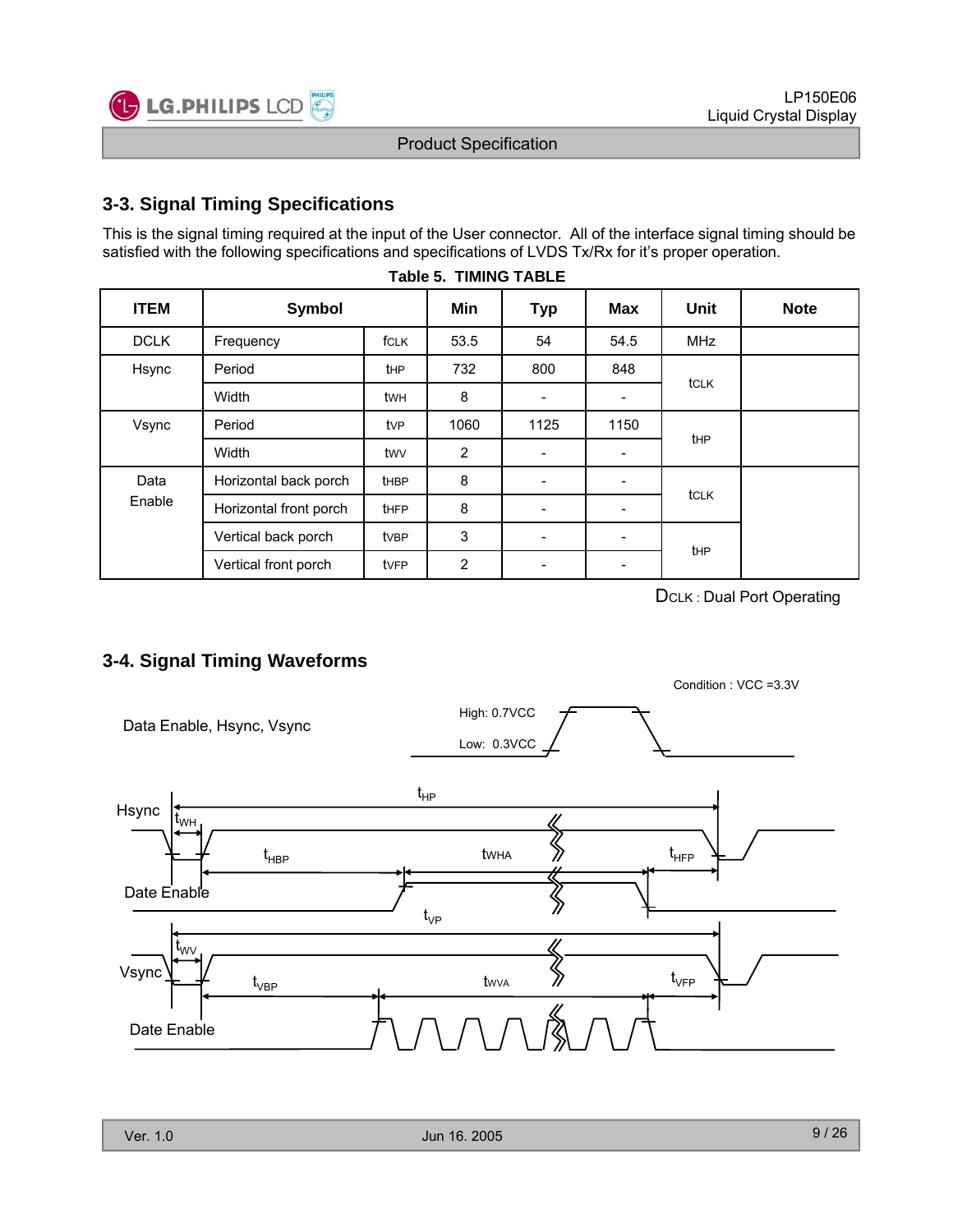

## **3-5. Color Input Data Reference**

The brightness of each primary color (red,green and blue) is based on the 6-bit gray scale data input for the color ; the higher the binary input, the brighter the color. The table below provides a reference for color versus data input.

| Color        |                                      |              |              |                |                |              |                |                |                |                |                |              |                |                |             | Input Color Data |              |              |              |  |  |  |  |  |  |  |
|--------------|--------------------------------------|--------------|--------------|----------------|----------------|--------------|----------------|----------------|----------------|----------------|----------------|--------------|----------------|----------------|-------------|------------------|--------------|--------------|--------------|--|--|--|--|--|--|--|
|              |                                      |              |              | <b>RED</b>     |                |              |                |                | <b>GREEN</b>   |                |                |              |                |                | <b>BLUE</b> |                  |              |              |              |  |  |  |  |  |  |  |
|              |                                      | <b>MSB</b>   |              |                |                |              | <b>LSB</b>     | <b>MSB</b>     |                |                |                |              | <b>LSB</b>     | <b>MSB</b>     |             |                  |              |              | <b>LSB</b>   |  |  |  |  |  |  |  |
|              |                                      | R5 R4        |              | R <sub>3</sub> | R <sub>2</sub> | <b>R1</b>    | R <sub>0</sub> | G <sub>5</sub> | G <sub>4</sub> | G <sub>3</sub> | G <sub>2</sub> | G 1          | G <sub>0</sub> | <b>B5</b>      | <b>B4</b>   | <b>B3</b>        | <b>B2</b>    | <b>B</b> 1   | <b>B0</b>    |  |  |  |  |  |  |  |
|              | <b>Black</b>                         | 0            | 0            | 0              | 0              | 0            | 0              | $\pmb{0}$      | 0              | 0              | 0              | 0            | 0              | $\pmb{0}$      | 0           | 0                | 0            | $\pmb{0}$    | 0            |  |  |  |  |  |  |  |
|              | Red                                  | 1            | 1            | $\mathbf{1}$   | 1              | $\mathbf{1}$ | 1              | 0              | 0              | 0              | 0              | 0            | $\mathbf 0$    | $\pmb{0}$      | 0           | 0                | 0            | $\pmb{0}$    | 0            |  |  |  |  |  |  |  |
|              | Green<br>$\sim$ $\sim$ $\sim$ $\sim$ | 0            | 0            | 0              | 0              | 0            | 0              | $\mathbf{1}$   | 1              | 1              | $\mathbf{1}$   | 1            | 1              | 0              | 0           | 0                | 0            | 0            | 0            |  |  |  |  |  |  |  |
| <b>Basic</b> | Blue                                 | 0            | 0            | 0              | 0              | 0            | 0              | $\mathbf 0$    | 0              | 0              | 0              | 0            | 0              | $\mathbf{1}$   | 1           | 1                | 1            | $\mathbf{1}$ | 1            |  |  |  |  |  |  |  |
| Color        | Cyan                                 | 0            | 0            | 0              | 0              | $\pmb{0}$    | 0              | $\overline{1}$ | 1              | 1              | 1              | 1            | 1              | 1              | 1           | 1                |              | 1            |              |  |  |  |  |  |  |  |
|              | Magenta                              | 1            | 1            | 1              | 1              | 1            | 1              | 0              | 0              | 0              | 0              | 0            | 0              | 1              | 1           | 1                | 1            | $\mathbf{1}$ | 1            |  |  |  |  |  |  |  |
|              | Yellow                               | 1            | 1            | $\mathbf{1}$   | 1              | $\mathbf{1}$ | 1              | 1              | $\mathbf{1}$   | $\mathbf{1}$   | $\mathbf{1}$   | 1            | 1              | $\mathbf 0$    | 0           | 0                | 0            | $\pmb{0}$    | 0            |  |  |  |  |  |  |  |
|              | White                                | 1            | 1            | 1              | 1              | $\mathbf{1}$ | 1              | 1              | 1              | 1              | 1              | $\mathbf{1}$ | 1              | 1              | 1           | $\mathbf{1}$     | $\mathbf{1}$ | $\mathbf{1}$ | 1            |  |  |  |  |  |  |  |
|              | RED (00)                             | 0            | $\mathsf 0$  | $\pmb{0}$      | 0              | $\pmb{0}$    | 0              | $\overline{0}$ | $\mathsf 0$    | $\pmb{0}$      | 0              | $\pmb{0}$    | $\mathbf 0$    | $\overline{0}$ | 0           | 0                | $\mathbf 0$  | $\pmb{0}$    | $\mathbf 0$  |  |  |  |  |  |  |  |
|              | <b>RED (01)</b>                      | 0            | 0            | 0              | 0              | 0            | 1              | 0              | 0              | 0              | 0              | $\mathbf{0}$ | $\mathbf{0}$   | $\mathbf 0$    | 0           | 0                | 0            | 0            | 0            |  |  |  |  |  |  |  |
| <b>RED</b>   |                                      |              |              |                |                |              |                |                |                |                |                |              |                |                |             |                  |              |              |              |  |  |  |  |  |  |  |
|              | <b>RED (62)</b>                      |              | 1            |                |                | 1            | 0              | 0              | 0              | 0              | 0              | 0            | 0              | $\mathbf 0$    | 0           | 0                | 0            | 0            | 0            |  |  |  |  |  |  |  |
|              | <b>RED (63)</b>                      | $\mathbf{1}$ | $\mathbf{1}$ | $\mathbf{1}$   | 1              | $\mathbf{1}$ | 1              | $\pmb{0}$      | $\pmb{0}$      | 0              | $\pmb{0}$      | $\pmb{0}$    | $\mathbf 0$    | $\overline{0}$ | 0           | 0                | 0            | $\pmb{0}$    | $\pmb{0}$    |  |  |  |  |  |  |  |
|              | <b>GREEN (00)</b>                    | 0            | $\mathsf 0$  | $\pmb{0}$      | 0              | $\pmb{0}$    | 0              | $\overline{0}$ | $\pmb{0}$      | $\pmb{0}$      | 0              | $\mathbf 0$  | $\mathbf 0$    | l 0            | 0           | 0                | $\mathbf 0$  | $\pmb{0}$    | $\mathbf 0$  |  |  |  |  |  |  |  |
|              | <b>GREEN (01)</b>                    | 0            | 0            | 0              | 0              | 0            | $\Omega$       | <b>0</b>       | 0              | 0              | 0              | $\mathbf 0$  | 1              | $\mathbf 0$    | 0           | $\Omega$         | $\mathbf{0}$ | 0            | 0            |  |  |  |  |  |  |  |
| <b>GREEN</b> |                                      |              |              |                |                |              |                |                |                |                |                |              |                |                |             |                  |              |              |              |  |  |  |  |  |  |  |
|              | <b>GREEN (62)</b>                    | 0            | 0            | 0              | 0              | $\pmb{0}$    | 0              | 1              |                |                | 1              | 1            | 0              | $\mathbf 0$    | 0           | 0                | 0            | $\pmb{0}$    | 0            |  |  |  |  |  |  |  |
|              | <b>GREEN (63)</b>                    | $\mathbf 0$  | 0            | 0              | 0              | $\pmb{0}$    | 0              | $\overline{1}$ | $\mathbf{1}$   | $\mathbf{1}$   | $\mathbf{1}$   | $\mathbf{1}$ | $\mathbf{1}$   | $\overline{0}$ | 0           | 0                | $\pmb{0}$    | $\pmb{0}$    | 0            |  |  |  |  |  |  |  |
|              | <b>BLUE (00)</b>                     | 0            | $\mathsf 0$  | $\pmb{0}$      | $\pmb{0}$      | $\pmb{0}$    | 0              | $\overline{0}$ | $\mathbf 0$    | 0              | 0              | 0            | $\mathbf 0$    | l 0            | 0           | 0                | $\mathbf 0$  | $\pmb{0}$    | $\mathbf 0$  |  |  |  |  |  |  |  |
|              | <b>BLUE (01)</b>                     | 0            | 0            | 0              | 0              | $\mathbf 0$  | $\Omega$       | $\Omega$       | $\Omega$       | $\Omega$       | 0              | 0            | $\mathbf{0}$   | $\Omega$       | 0           | $\Omega$         | $\Omega$     | 0            | 1            |  |  |  |  |  |  |  |
| <b>BLUE</b>  | $\cdots$                             |              |              |                |                |              |                |                |                |                |                |              |                |                |             |                  |              |              |              |  |  |  |  |  |  |  |
|              | <b>BLUE (62)</b>                     | 0            | 0            | 0              | 0              | $\pmb{0}$    | 0              | $\mathbf 0$    | 0              | 0              | 0              | 0            | 0              | 1              |             |                  | 1            | 1            | 0            |  |  |  |  |  |  |  |
|              | <b>BLUE (63)</b>                     | 0            | 0            | 0              | 0              | $\pmb{0}$    | 0              | $\overline{0}$ | 0              | 0              | 0              | $\pmb{0}$    | $\mathbf 0$    | $\mathbf{1}$   | 1           | $\mathbf{1}$     | 1            | $\mathbf{1}$ | $\mathbf{1}$ |  |  |  |  |  |  |  |

#### **Table 6. COLOR DATA REFERENCE**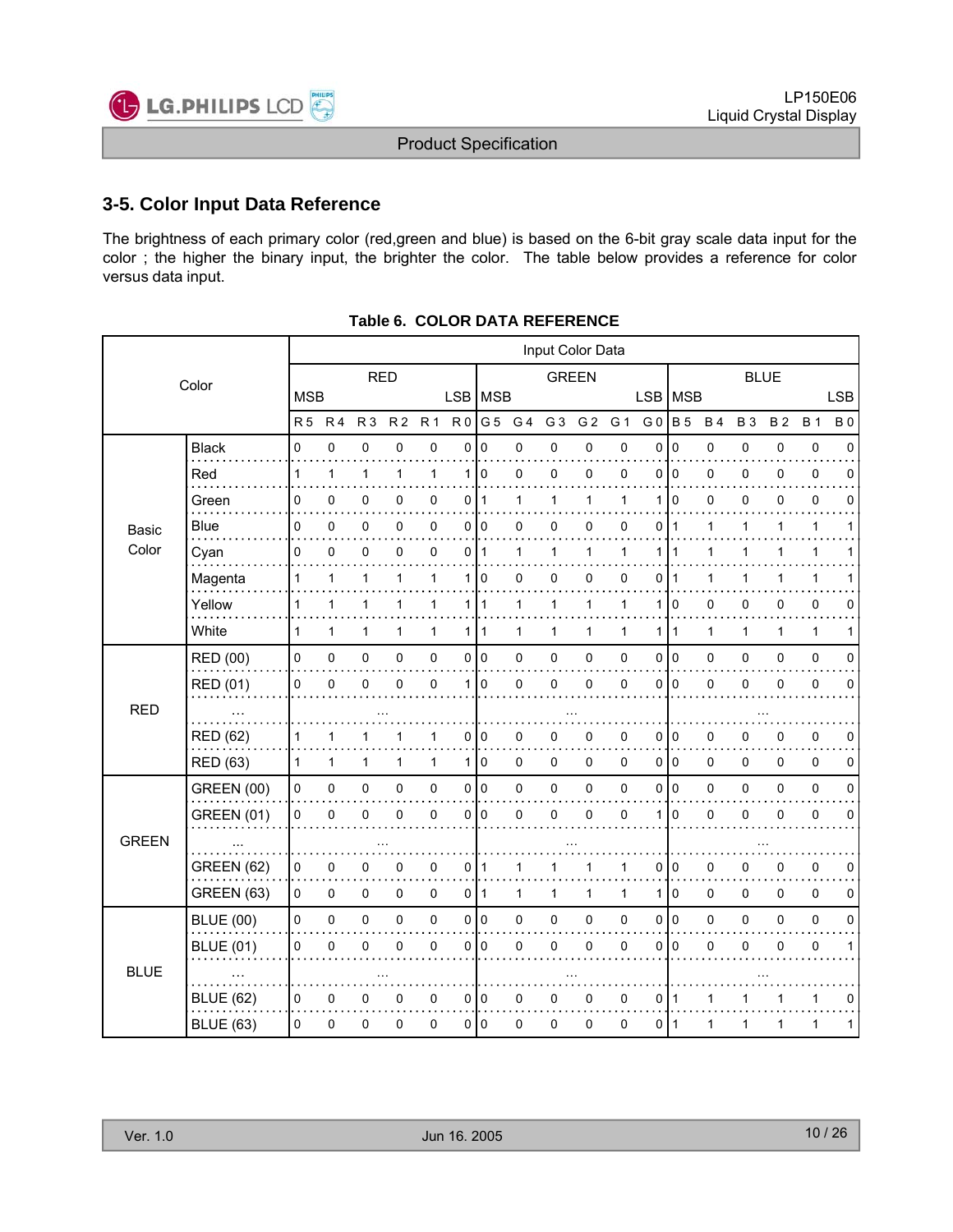

## **3-6. Power Sequence**



#### **Table 7. POWER SEQUENCE TABLE**

| Parameter      |      | Value        | Units |                                                                              |
|----------------|------|--------------|-------|------------------------------------------------------------------------------|
|                | Min. | Max.<br>Typ. |       |                                                                              |
| T <sub>1</sub> |      |              | 10    | (ms)                                                                         |
| T <sub>2</sub> | 0    |              | 50    | (ms)                                                                         |
| $T_3$          | 200  |              |       | (ms)                                                                         |
| T <sub>4</sub> | 200  |              |       | (ms)                                                                         |
| $T_5$          | 0    |              | 50    | (ms)                                                                         |
| $T_6$          | 0    |              | 100   | (ms)                                                                         |
| T <sub>7</sub> | 400  |              |       | (ms)                                                                         |
|                |      |              |       | Notes: 1. Please avoid floating state of interface signal at invalid period. |

- 2. When the interface signal is invalid, be sure to pull down the power supply for LCD VCC to 0V.
- 3. Lamp power must be turn on after power supply for LCD and interface signal are valid.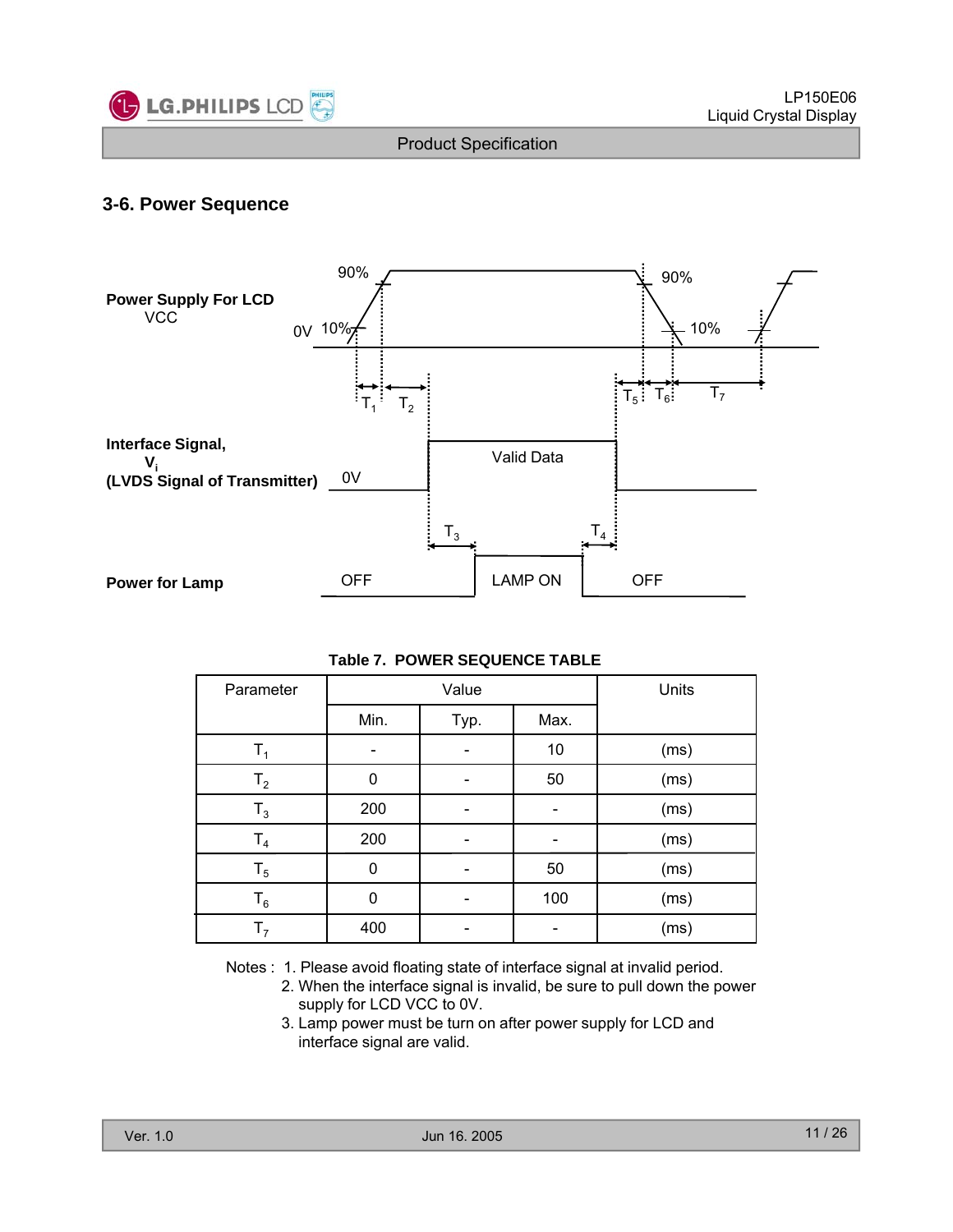

## **4 Optical Specification 4. Optical**

Optical characteristics are determined after the unit has been 'ON' and stable for approximately 30 minutes in a dark environment at 25°C. The values specified are at an approximate distance 50cm from the LCD surface at a viewing angle of  $\Phi$  and  $\Theta$  equal to 0°.

FIG. 1 presents additional information concerning the measurement equipment and method.

# **LCD Module CD Module Pritchard 880 or Optical Stage(x,y) Pritchard 880 or equivalent** ้1° 50cm

Table 8. OPTICAL CHARACTERISTICS<br>College 44.41 http://edu.pro Dclk= 54MHz, IBL= 6.0mA

|                              |                                    |                |       | Values |            |                   |                     |
|------------------------------|------------------------------------|----------------|-------|--------|------------|-------------------|---------------------|
|                              | Parameter                          | Symbol         | Min   | Typ    | <b>MAx</b> | <b>Units</b>      | <b>Notes</b>        |
| Contrast Ratio               |                                    | <b>CR</b>      | 150   | 300    |            |                   | 1                   |
|                              | Surface Luminance, white (5P, Ave) | $L_{WH}$       | 150   | 185    |            | cd/m <sup>2</sup> | 2                   |
| Luminance Variation          |                                    | $\delta$ white |       |        | 1.85       |                   | 3                   |
| Response Time                |                                    |                |       |        |            |                   | 4                   |
|                              | <b>Rise Time</b>                   | $Tr_R$         |       | 10     | 20         | ms                |                     |
|                              | Decay Time                         | $Tr_D$         |       | 20     | 30         | ms                |                     |
| <b>Color Coordinates</b>     |                                    |                |       |        |            |                   | PR650 or equivalent |
|                              | <b>RED</b>                         | <b>RX</b>      | 0.560 | 0.590  | 0.620      |                   |                     |
|                              |                                    | <b>RY</b>      | 0.313 | 0.343  | 0.373      |                   |                     |
|                              | <b>GREEN</b>                       | <b>GX</b>      | 0.290 | 0.320  | 0.350      |                   |                     |
|                              |                                    | GY             | 0.510 | 0.540  | 0.570      |                   |                     |
|                              | <b>BLUE</b>                        | BX             | 0.125 | 0.155  | 0.185      |                   |                     |
|                              |                                    | BY             | 0.103 | 0.133  | 0.163      |                   |                     |
|                              | <b>WHITE</b>                       | <b>WX</b>      | 0.283 | 0.313  | 0.343      |                   |                     |
|                              |                                    | <b>WY</b>      | 0.299 | 0.329  | 0.359      |                   |                     |
| Viewing Angle                |                                    |                |       |        |            |                   | 5                   |
| x axis, right( $\Phi$ =0°)   |                                    | $\Theta$ r     | 55    | 60     |            | degree            |                     |
| x axis, left ( $\Phi$ =180°) | $\Theta$                           | 55             | 60    |        | degree     |                   |                     |
| y axis, up ( $\Phi$ =90°)    |                                    | $\Theta$ u     | 40    | 45     |            | degree            |                     |
|                              | y axis, down ( $\Phi$ =270°)       | $\Theta$ d     | 40    | 45     |            | degree            |                     |
| <b>Gray Scale</b>            |                                    |                |       |        |            |                   | 6                   |

## **FIG. 1 Optical Characteristic Measurement Equipment and Method FIG. 1 Optical Characteristic Measurement Equipment and**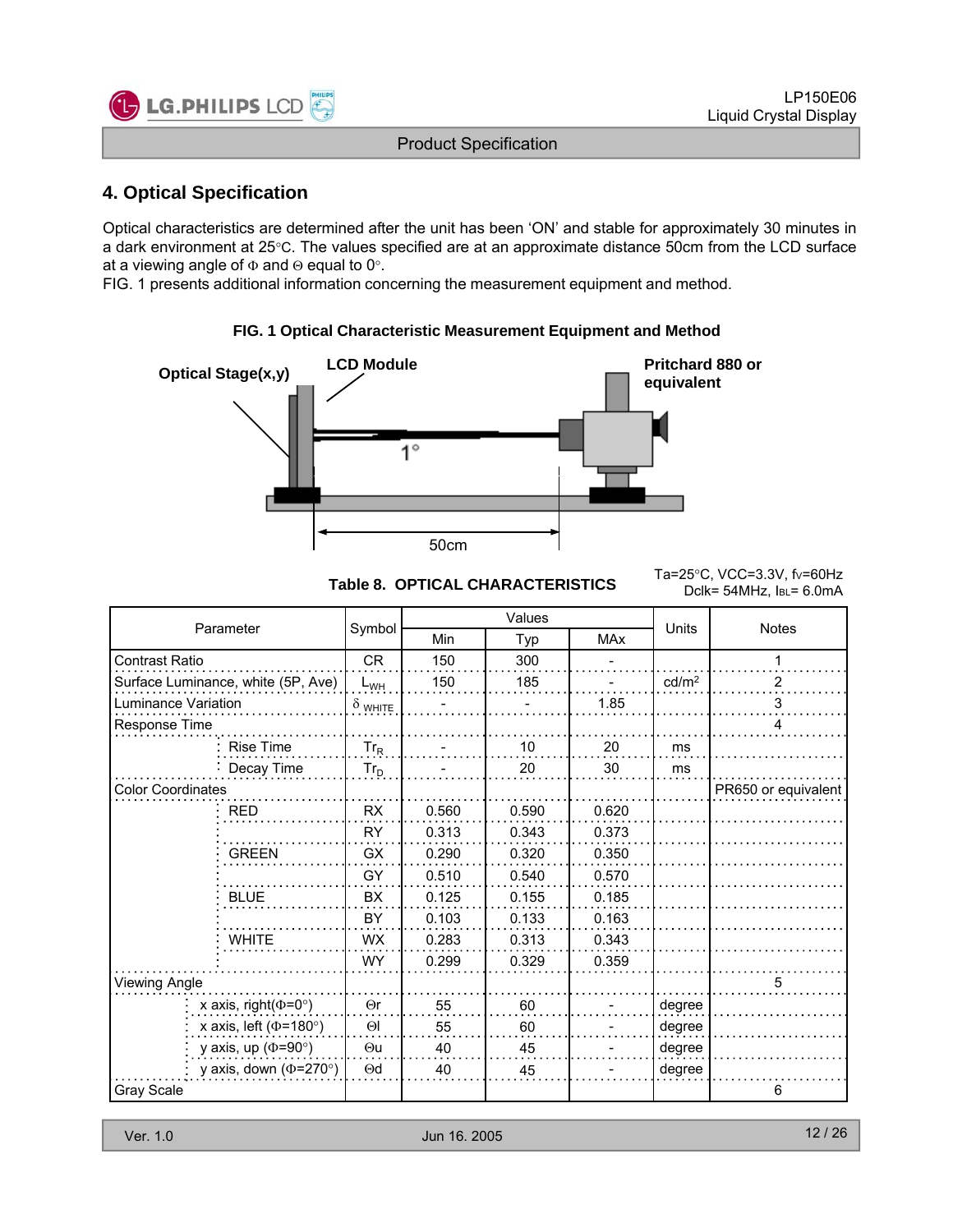

Notes 1. Contrast Ratio(CR) is defined mathematically as :

Surface Luminance with all white pixels

Contrast Ratio =

Surface Luminance with all black pixels

- 2. Surface luminance is the average of 5 points across the LCD surface 50cm from the surface with all pixels displaying white. For more information see FIG 1., When  $I_{BI}$ =6.0mA.
- 3. The variation in surface luminance, The Panel total variation (δ <sub>WHITE</sub>) is determined by measuring  $L_{ON}$  at each test position 1 through 13, and then dividing the maximum  $L_{ON}$  of 13 points luminance by minimum  $L_{ON}$  of 13 points luminance. For more information see FIG 2.  $\delta_{\text{WHITE}}$  = Maximum(L<sub>1</sub>,L<sub>2</sub>, ... L<sub>13</sub>) / Minimum(L<sub>1</sub>,L<sub>2</sub>, ... L<sub>13</sub>)

4. Response time is the time required for the display to transition from white to black(RiseTime,  $Tr_R$ ) and from black to white(Decay Time,  $Tr_D$ ). For additional information see FIG 3.

5. Viewing angle is the angle at which the contrast ratio is greater than 10. The angles are determined for the horizontal or x axis and the vertical or y axis with respect to the z axis which is normal to the LCD surface. For more information see FIG 4.

| 6. Gray scale specification | * $f_y = 60$ Hz     |
|-----------------------------|---------------------|
| <b>Gray Level</b>           | Luminance [%] (Typ) |
|                             | 0.33                |
|                             | 0.83                |
| L <sub>15</sub>             | -3.93               |
| L23                         | 9.50                |
| l 31                        | 19.0                |
| L <sub>39</sub>             | 31.0                |
| 147                         | 48.0                |
| L <sub>55</sub>             | 75.0                |
| L63                         | 100.0               |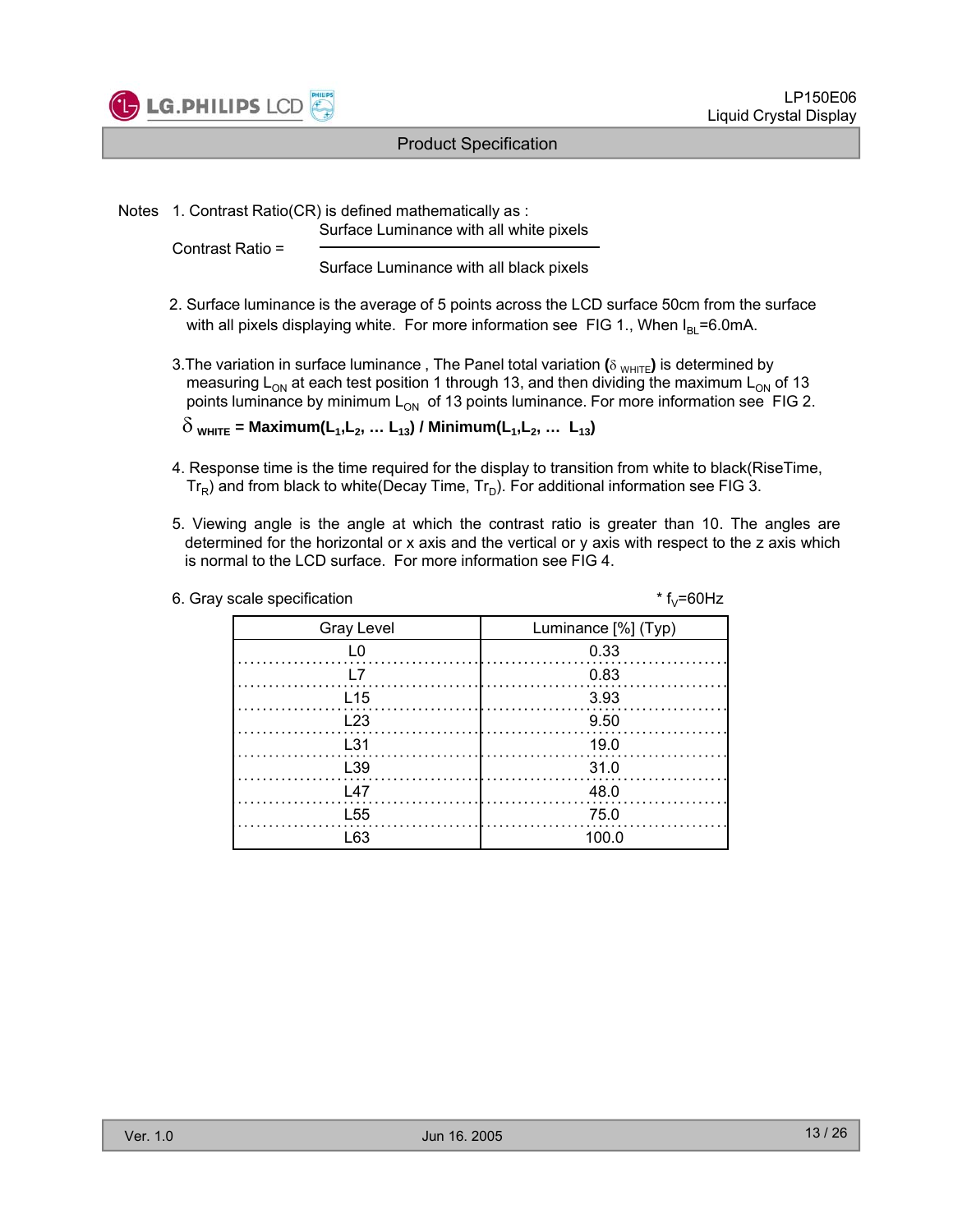

#### **FIG. 2 Luminance**

<measuring point for surface luminance & measuring point for luminance variation>



Active area

#### **FIG. 3 Response Time**

The response time is defined as the following figure and shall be measured by switching the input signal for "black" and "white".

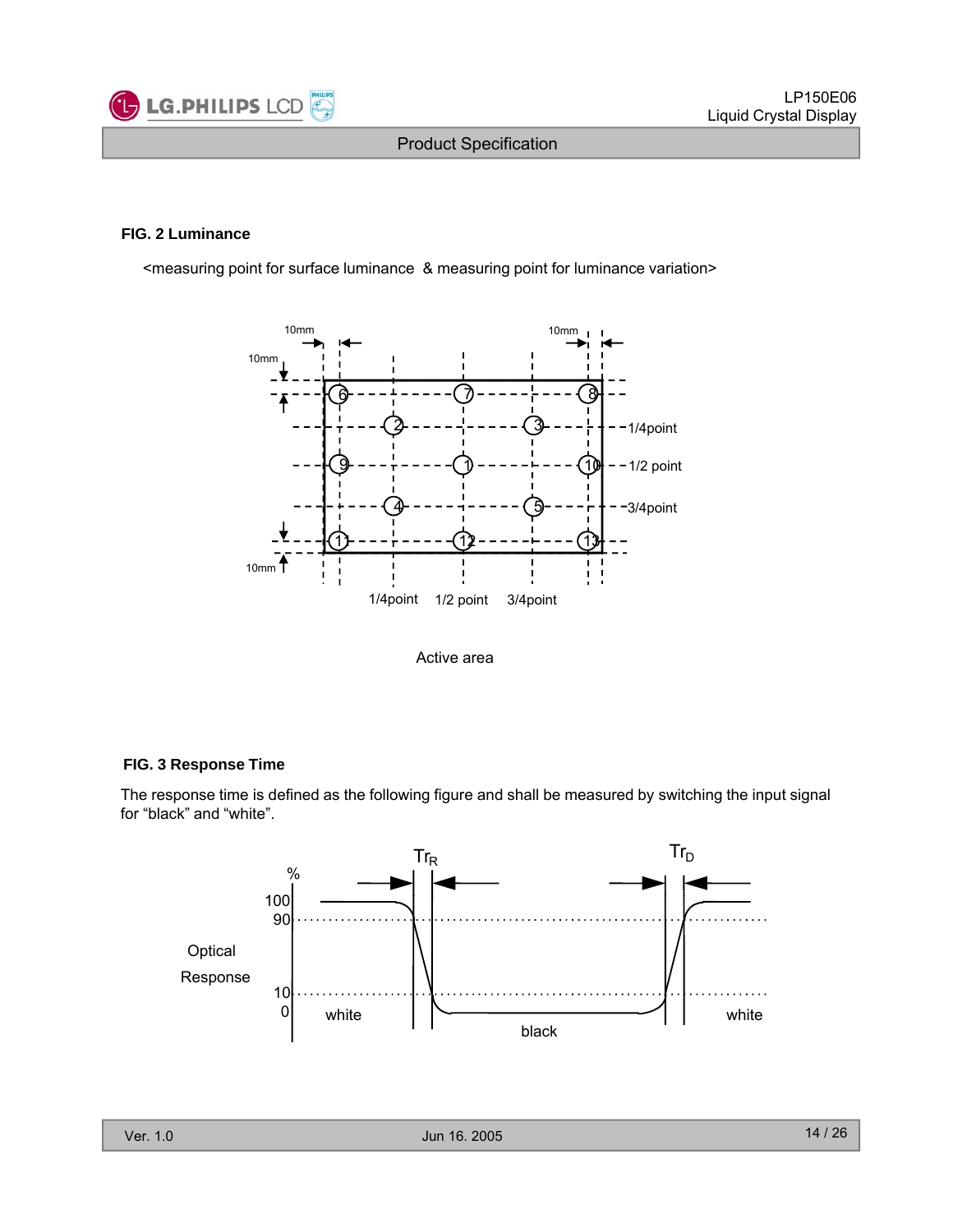

#### **FIG. 4 Viewing angle**



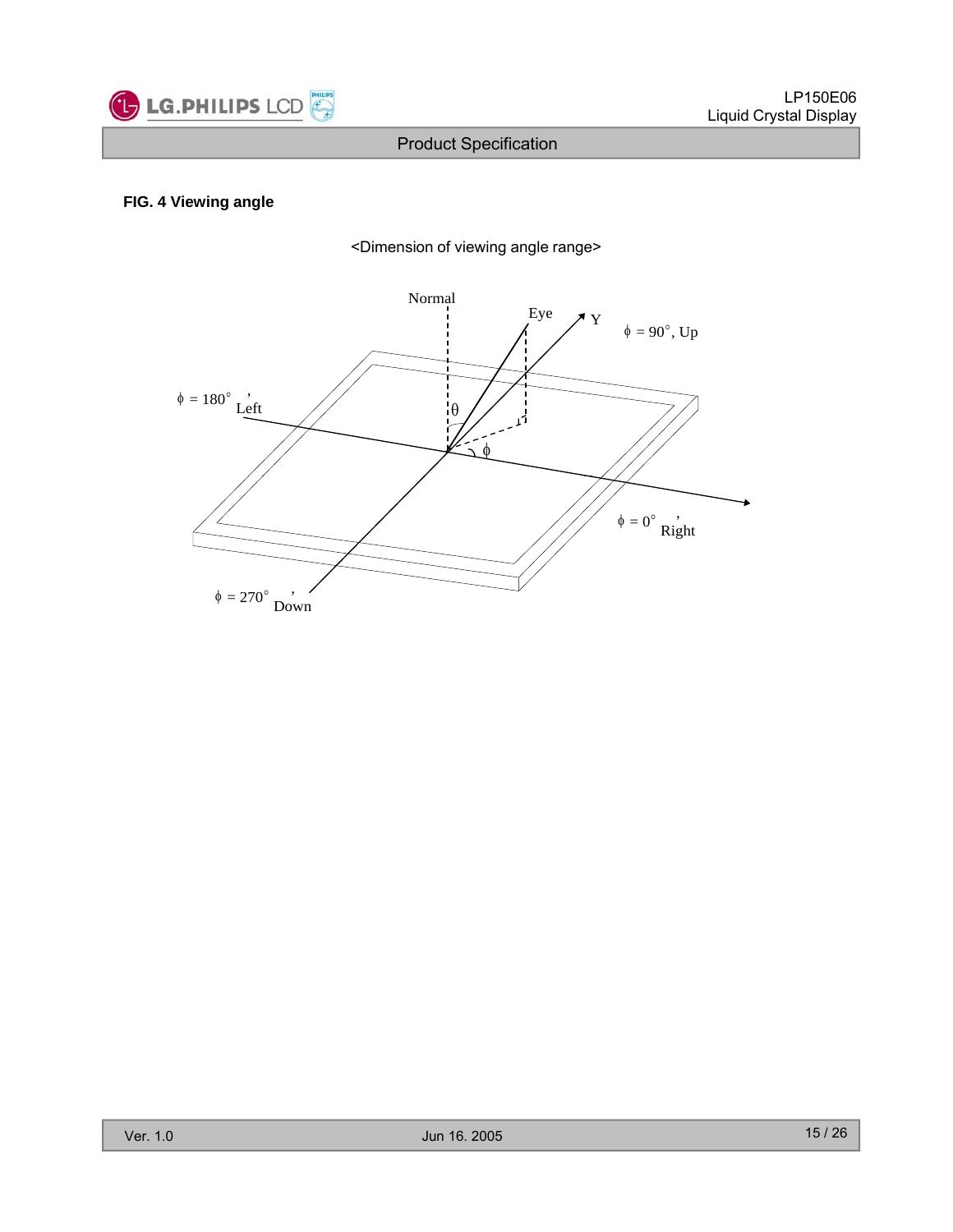

### **5. Mechanical Characteristics**

The contents provide general mechanical characteristics for the model LP150E06. In addition the figures in the next page are detailed mechanical drawing of the LCD.

|                     | Horizontal                                                                 | $317.2 \pm 0.5$ mm       |  |  |  |
|---------------------|----------------------------------------------------------------------------|--------------------------|--|--|--|
| Outline Dimension   | Vertical                                                                   | $241.4 \pm 0.5$ mm       |  |  |  |
|                     | Depth                                                                      | 5.7 mm(Typ.) 6.0mm(Max.) |  |  |  |
| Bezel Area          | Horizontal                                                                 | $307.5 \pm 0.5$ mm       |  |  |  |
|                     | Vertical                                                                   | $231.4 \pm 0.5$ mm       |  |  |  |
|                     | Horizontal                                                                 | 304.500 mm               |  |  |  |
| Active Display Area | Vertical                                                                   | 228.375 mm               |  |  |  |
| Weight              | 520g(Typ.), 535g(Max.)                                                     |                          |  |  |  |
| Surface Treatment   | Hard coating(3H)<br>Anti-glare treatment of the front polarizer (Haze 25%) |                          |  |  |  |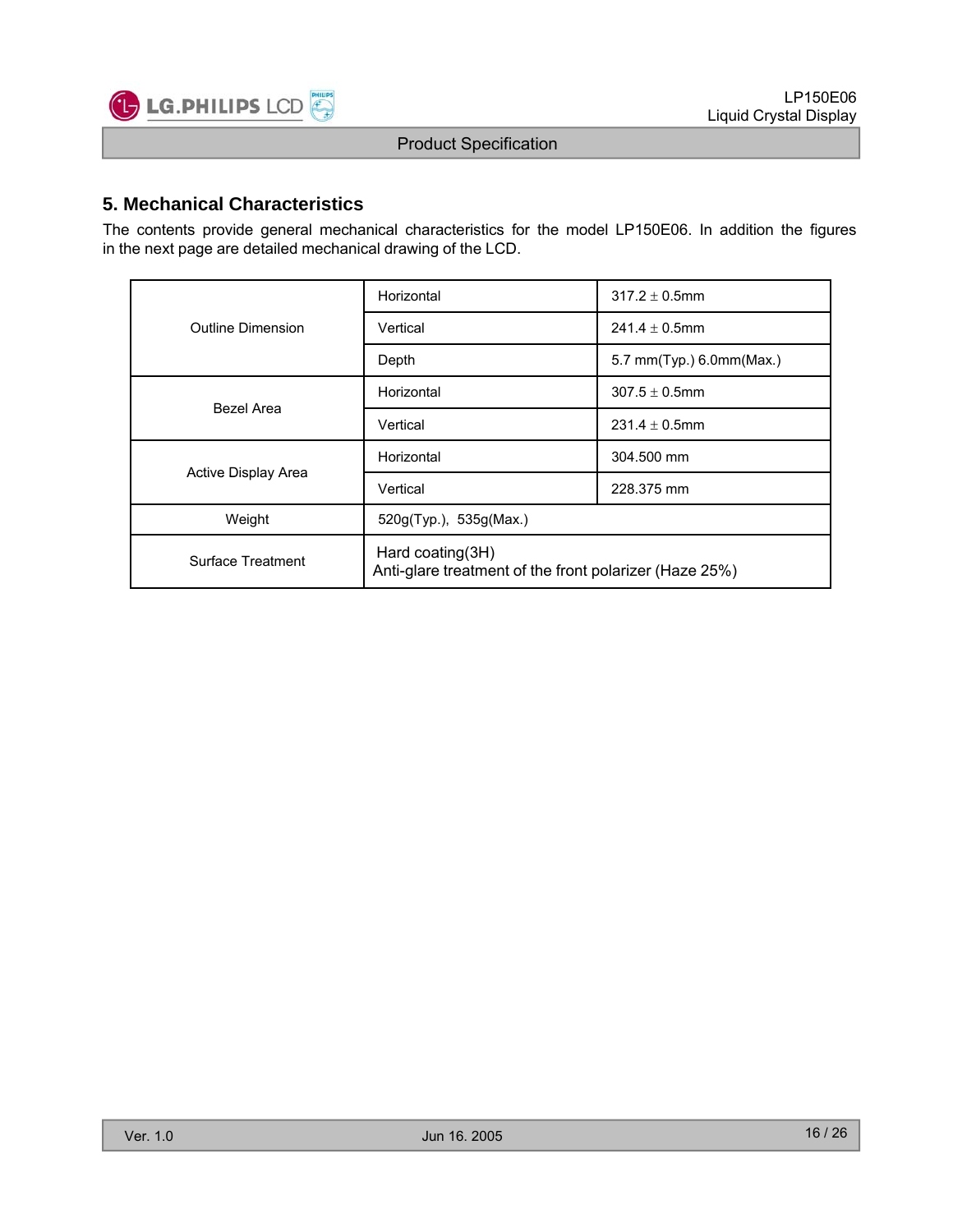

#### <FRONT VIEW>

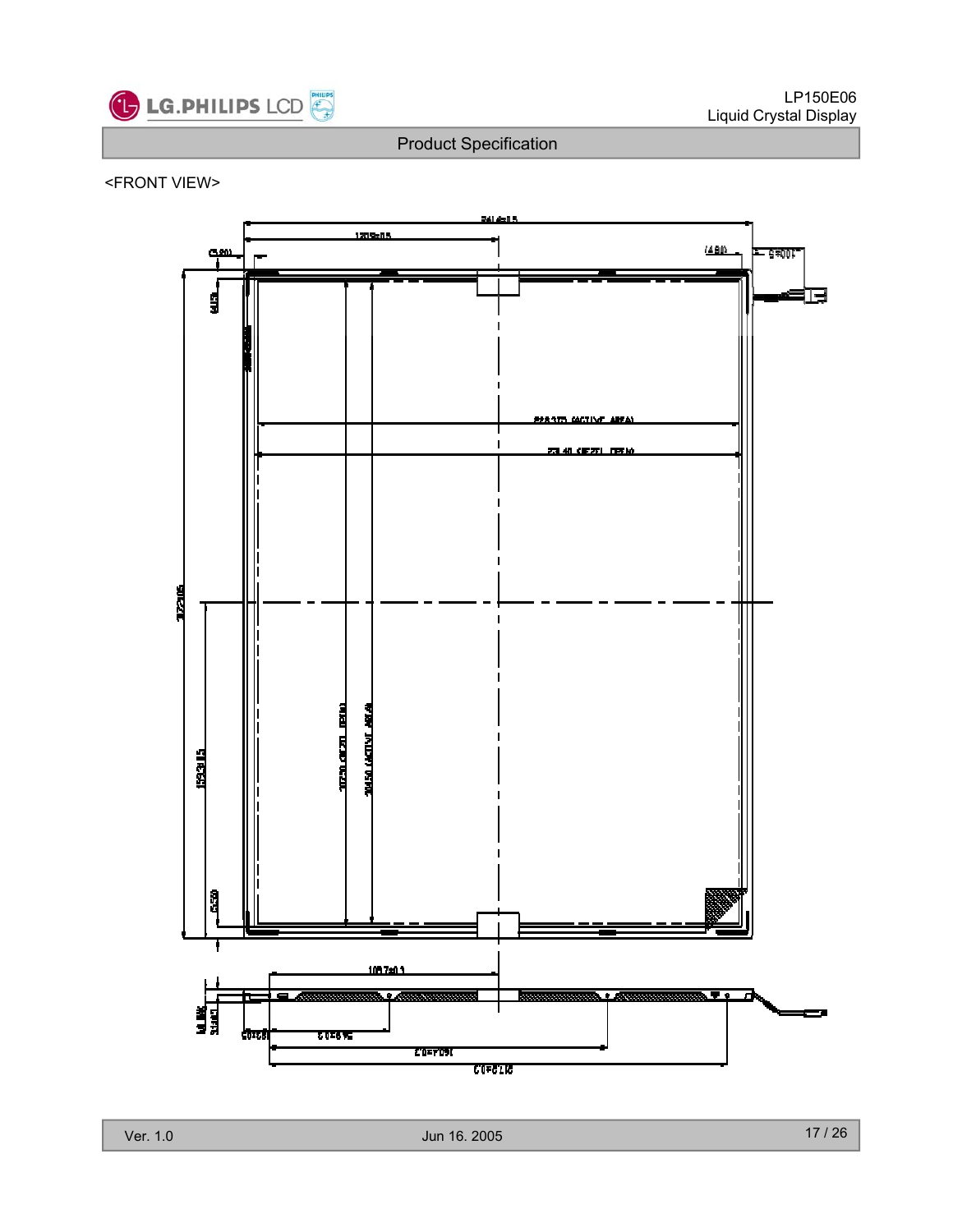

## <REAR VIEW>

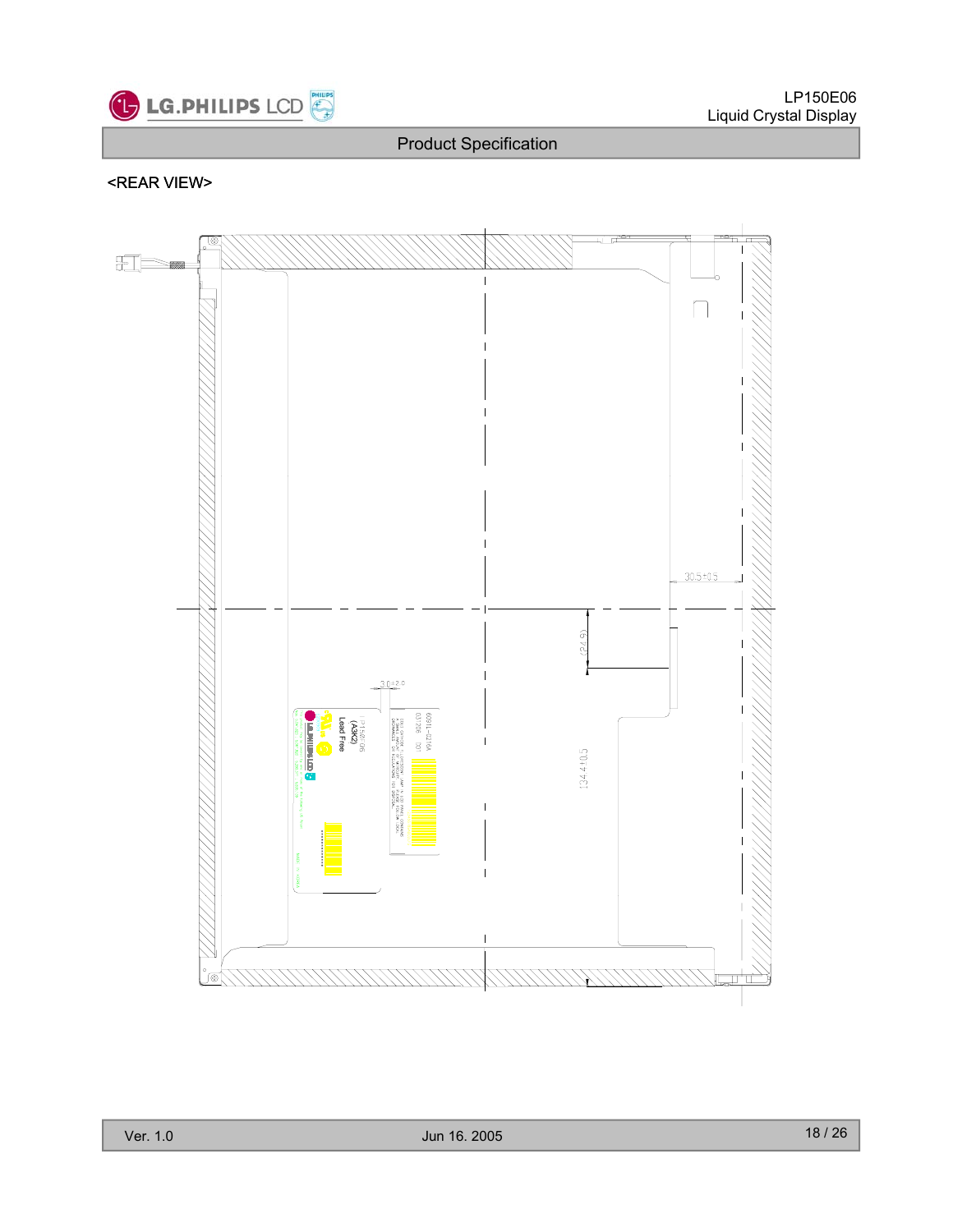

[ DETAIL DESCRIPTION OF SIDE MOUNTING SCREW ]



\* Screw Length : Left and Right (Max : 2.5, Min : 2.0)

\* Screw Torque : Max 2.0kgf cm

Notes : 1. Screw plated through the method of non-electrolytic nickel plating is preferred<br>to reduce possibility that results in vertical and/or horizontal line defect due to the conductive particles from screw surface.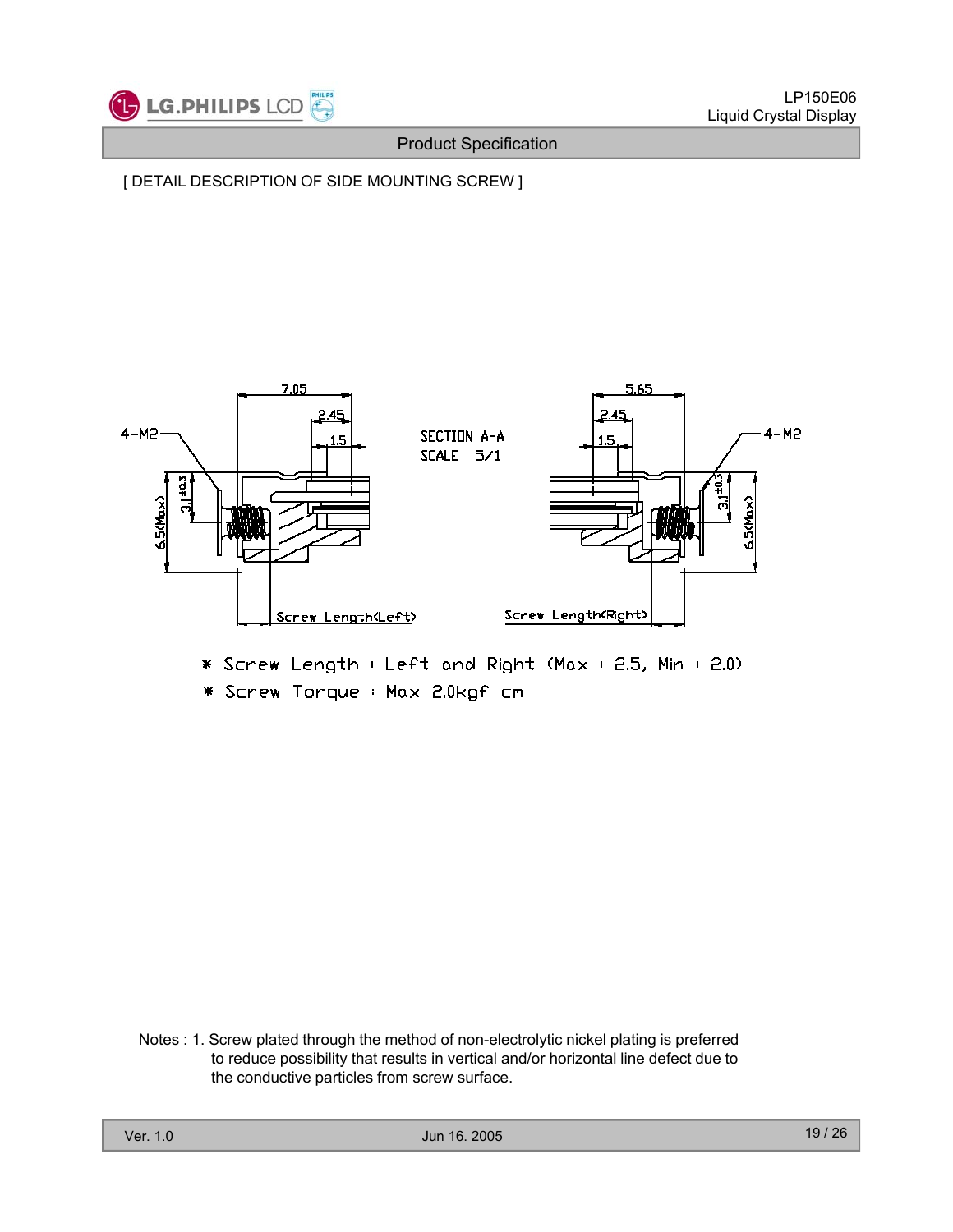

## **6. Reliability**

Environment test condition

| No.            | Test Item                                   | Conditions                                                                                       |  |  |  |  |  |
|----------------|---------------------------------------------|--------------------------------------------------------------------------------------------------|--|--|--|--|--|
| 1              | High temperature storage test               | Ta= $60^{\circ}$ C, 240h                                                                         |  |  |  |  |  |
| $\overline{2}$ | Low temperature storage test                | Ta= $-20^{\circ}$ C, 240h                                                                        |  |  |  |  |  |
| 3              | High temperature operation test             | Ta= 50°C, 50%RH, 240h                                                                            |  |  |  |  |  |
| 4              | Low temperature operation test              | Ta= $0^{\circ}$ C, 240h                                                                          |  |  |  |  |  |
| 5              | Vibration test (non-operating)              | Sine wave, $10 \sim 500 \sim 10$ Hz, 1.5G, 0.37 oct/min<br>3 axis, 1 hour/axis                   |  |  |  |  |  |
| 6              | Shock test (non-operating)                  | Half sine wave, 180G, 2ms<br>one shock of each six faces(I.e. run 180G 2ms<br>for all six faces) |  |  |  |  |  |
| $\overline{7}$ | Altitude<br>operating<br>storage / shipment | $0 \sim 10,000$ feet (3,048m) 24Hr<br>$0 \sim 40,000$ feet (12,192m) 24Hr                        |  |  |  |  |  |

{ Result Evaluation Criteria }

There should be no change which might affect the practical display function when the display quality test is conducted under normal operating condition.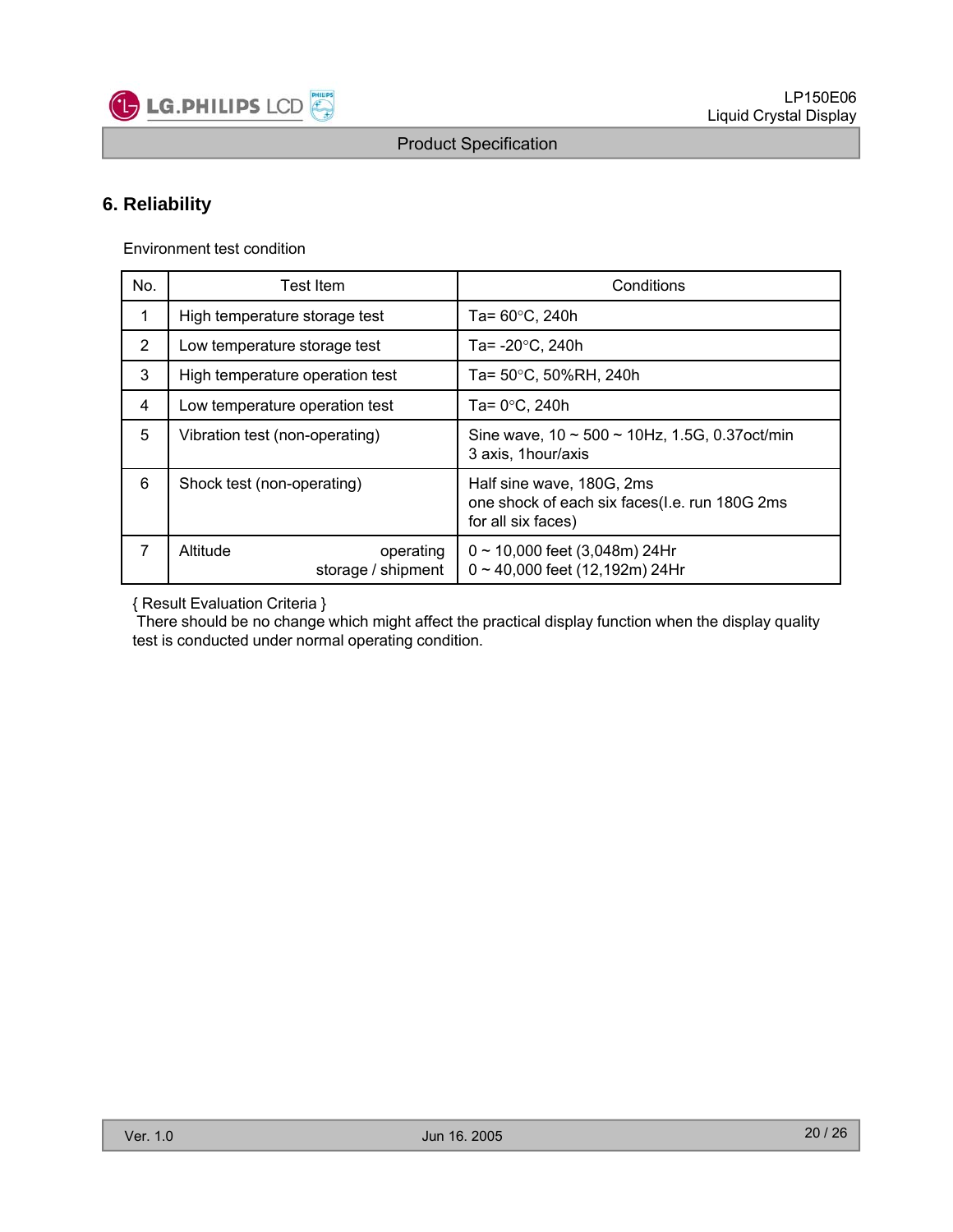

## **7. International Standards**

#### **7-1. Safety**

a) UL 60950, Third Edition, Underwriters Laboratories, Inc., Dated Dec. 11, 2000. Standard for Safety of Information Technology Equipment, Including Electrical Business Equipment. b) CAN/CSA C22.2, No. 60950, Third Edition, Canadian Standards Association, Dec. 1, 2000. Standard for Safety of Information Technology Equipment, Including Electrical Business Equipment. c) EN 60950 : 2000, Third Edition

IEC 60950 : 1999, Third Edition

European Committee for Electro-technical Standardization(CENELEC)

EUROPEAN STANDARD for Safety of Information Technology Equipment Including Electrical Business Equipment.

## **7-2 EMC .**

a) ANSI C63.4 "Methods of Measurement of Radio-Noise Emissions from Low-Voltage Electrical and Electrical Equipment in the Range of 9kHZ to 40GHz. "American National Standards Institute(ANSI), 1992

b) C.I.S.P.R "Limits and Methods of Measurement of Radio Interface Characteristics of Information Technology Equipment." International Special Committee on Radio Interference.

c) EN 55022 "Limits and Methods of Measurement of Radio Interface Characteristics of Information Technology Equipment." European Committee for Electro-technical Standardization.(CENELEC), 1998 ( Including A1: 2000 )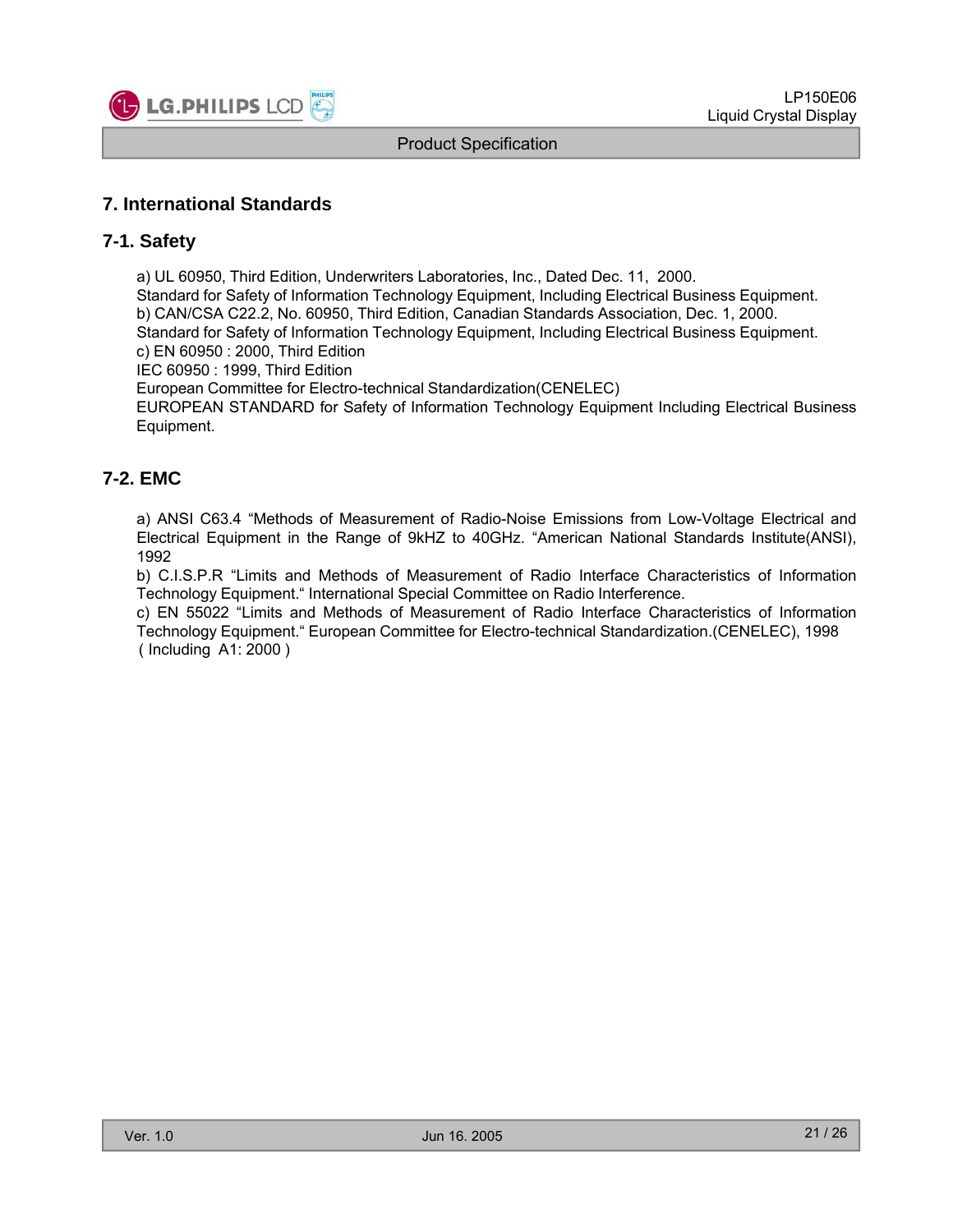

## **8. Packing**

## **8-1. Designation of Lot Mark**

a) Lot Mark



 $A,B,C:Inch$ 

- D : Year
- E : Month
- F : Panel Code
- G : Factory Code
- H : Assembly Code

I,J,K,L,M : Serial No

#### **Note** 1. Year

| Year | 97 | 98 | 99 | 2000 | 2001 | 2002 | 2003 | 2004 | 2005 | 2006        | 2007 |
|------|----|----|----|------|------|------|------|------|------|-------------|------|
| Mark |    |    |    |      |      | -    |      |      | ∼    | ⌒<br>∽<br>ັ |      |

2. Month

| Month | Jan | Feb | Mar                      | Apr | May | Jun    | Jul | Aug<br>۔ | Sep | Oct | Nov    | Dec |
|-------|-----|-----|--------------------------|-----|-----|--------|-----|----------|-----|-----|--------|-----|
| Mark  |     |     | $\overline{\phantom{a}}$ |     | ◡   | -<br>ı |     |          |     |     | -<br>◡ | ∼   |

#### 3. Panel Code

| Panel Code | P1 Factory | P <sub>2</sub> Factory | P3 Factory | P4 Factory | P5 Factory | Hydis Panel |
|------------|------------|------------------------|------------|------------|------------|-------------|
| Mark       |            |                        |            |            |            |             |

#### 4. Factory Code

| Factory Code | <b>LPL Gumi</b> | <b>LPL Nanjing</b> | Heesung |  |  |  |
|--------------|-----------------|--------------------|---------|--|--|--|
| Mark         |                 |                    |         |  |  |  |

5. Serial No

| Serial No. | 1~99.999        | $100.000 \sim$                       |
|------------|-----------------|--------------------------------------|
| Mark       | $00001 - 99999$ | $A0001 \sim A9999$ , $- - -$ , Z9999 |

#### b) Location of Lot Mark

Serial NO. is printed on the label. The label is attached to the backside of the LCD module. This is subject to change without prior notice.

#### **8-2. Packing Form**

- a) Package quantity in one box : 10 pcs
- b) Box Size :372mm × 317mm × 308mm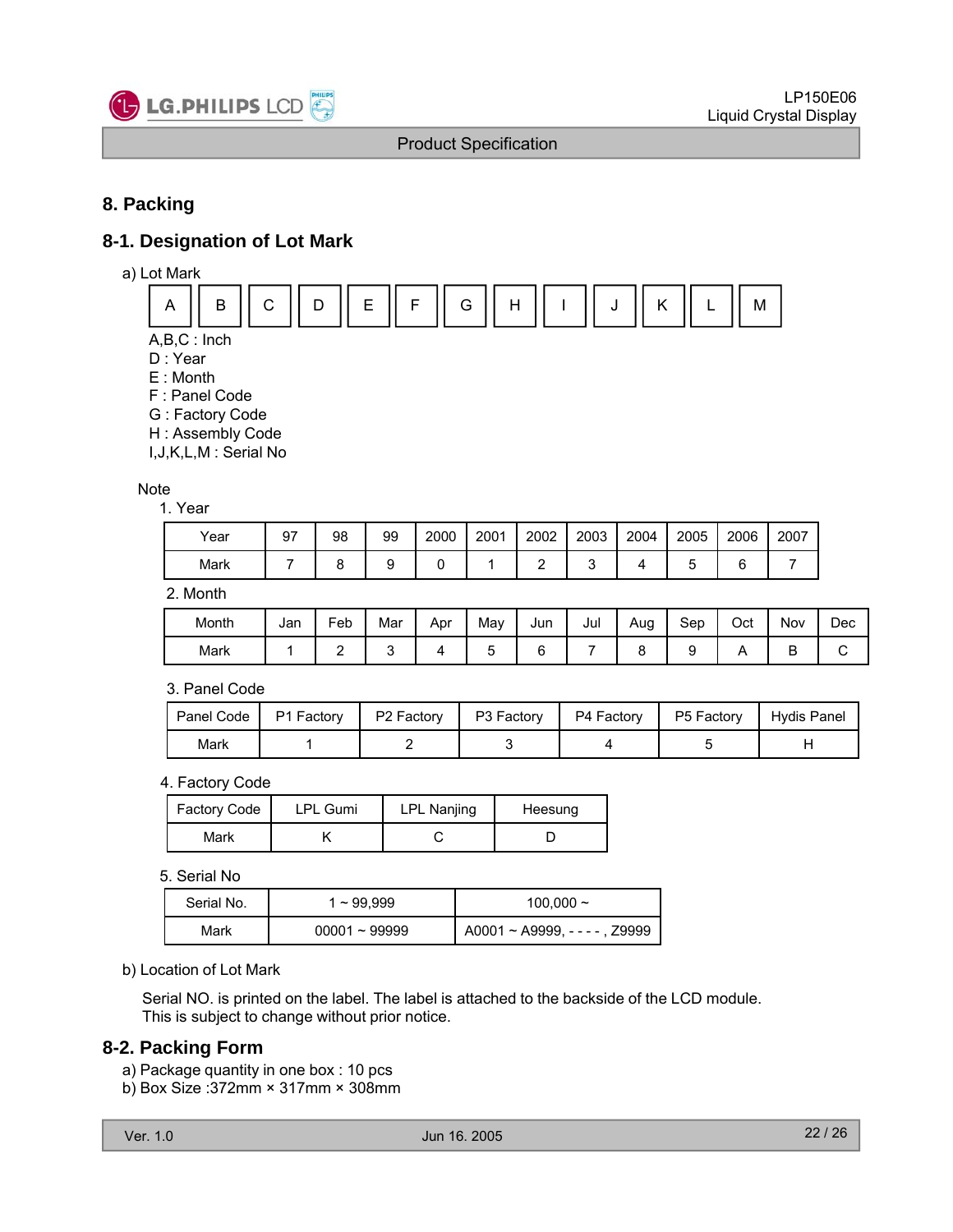

## **9. PRECAUTIONS**

Please pay attention to the followings when you use this TFT LCD module.

## **9-1. MOUNTING PRECAUTIONS**

- (1) You must mount a module using holes arranged in four corners or four sides.
- (2) You should consider the mounting structure so that uneven force (ex. Twisted stress) is not applied to t the contract of the contract of the contract of the contract of the contract of the contract of the contract of the contract of the contract of the contract of the contract of the contract of the contract of the contract

module. And the case on which a module is mounted should have sufficient strength so that external force is not transmitted directly to the module.

- (3) Please attach the surface transparent protective plate to the surface in order to protect the polarizer. Transparent protective plate should have sufficient strength in order to the resist external force.
- (4) You should adopt radiation structure to satisfy the temperature specification.
- (5) Acetic acid type and chlorine type materials for the cover case are not desirable because the former generates corrosive gas of attacking the polarizer at high temperature and the latter causes circuit break by electro-chemical reaction.
- (6) Do not touch, push or rub the exposed polarizers with glass, tweezers or anything harder than HB pencil lead. And please do not rub with dust clothes with chemical treatment. Do not touch the surface of polarizer for bare hand or greasy cloth.(Some cosmetics are detrimental to the polarizer.)
- (7) When the surface becomes dusty, please wipe gently with absorbent cotton or other soft materials like ch amo s soaks with petroleum benzene. Normal-hexane is recommended for cleaning the adhesives used to attach front / rear polarizers. Do not use acetone, toluene and alcohol because they cause chemical damage to the polarizer.
- (8) Wipe off saliva or water drops as soon as possible. Their long time contact with polarizer causes deformations and color fading.
- (9) Do not open the case because inside circuits do not have sufficient strength.

## **9-2 OPERATING PRECAUTIONS 2. OPERATING**

- (1) The spike noise causes the mis-operation of circuits. It should be lower than following voltage : V=± 200mV(Over and under shoot voltage)
- (2) Response time depends on the temperature.(In lower temperature, it becomes longer.)
- (3) Brightness depends on the temperature. (In lower temperature, it becomes lower.) And in lower temperature, response time(required time that brightness is stable after turned on) becomes longer.
- (4) Be careful for condensation at sudden temperature change. Condensation makes damage to polarizer or electrical contacted parts. And after fading condensation, smear or spot will occur.
- (5) When fixed patterns are displayed for a long time, remnant image is likely to occur.
- (6) Module has high frequency circuits. Sufficient suppression to the electromagnetic interference shall be done by system manufacturers. Grounding and shielding methods may be important to minimized the interference.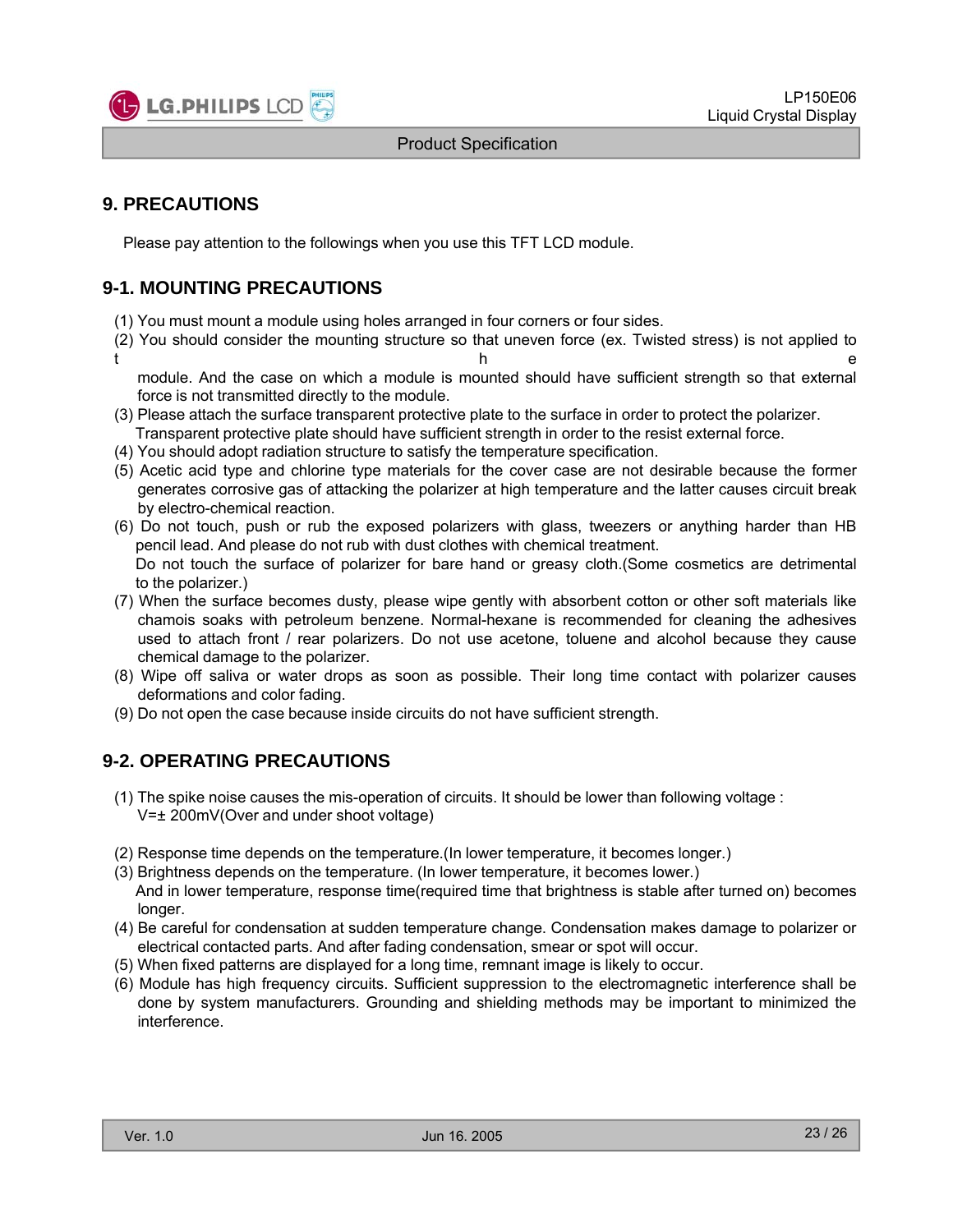

## **9-3. ELECTROSTATIC DISCHARGE CONTROL**

Since a module is composed of electronic circuits, it is not strong to electrostatic discharge. Make certain that treatment persons are connected to ground through wrist band etc. And don't touch interface pin directly.

## **9-4. PRECAUTIONS FOR STRONG LIGHT EXPOSURE**

Strong light exposure causes degradation of polarizer and color filter.

## **9-5. STORAGE**

When storing modules as spares for a long time, the following precautions are necessary.

- (1) Store them in a dark place. Do not expose the module to sunlight or fluorescent light. Keep the temperature between 5°C and 35°C at normal humidity.
- (2) The polarizer surface should not come in contact with any other object. It is recommended that they be stored in the container in which they were shipped.

## **9-6. HANDLING PRECAUTIONS FOR PROTECTION FILM**

- (1) The protection film is attached to the bezel with a small masking tape. When the protection film is peeled off, static electricity is generated between the film and polarizer. This should be peeled off slowly and carefully by people who are electrically grounded and with well ion-blown equipment or in such a condition, etc.
- (2) When the module with protection film attached is stored for a long time, sometimes there remains a very small amount of glue still on the bezel after the protection film is peeled off.
- (3) You can remove the glue easily. When the glue remains on the bezel surface or its vestige is recognized, please wipe them off with absorbent cotton waste or other soft material like chamois soaked with normal-hexane.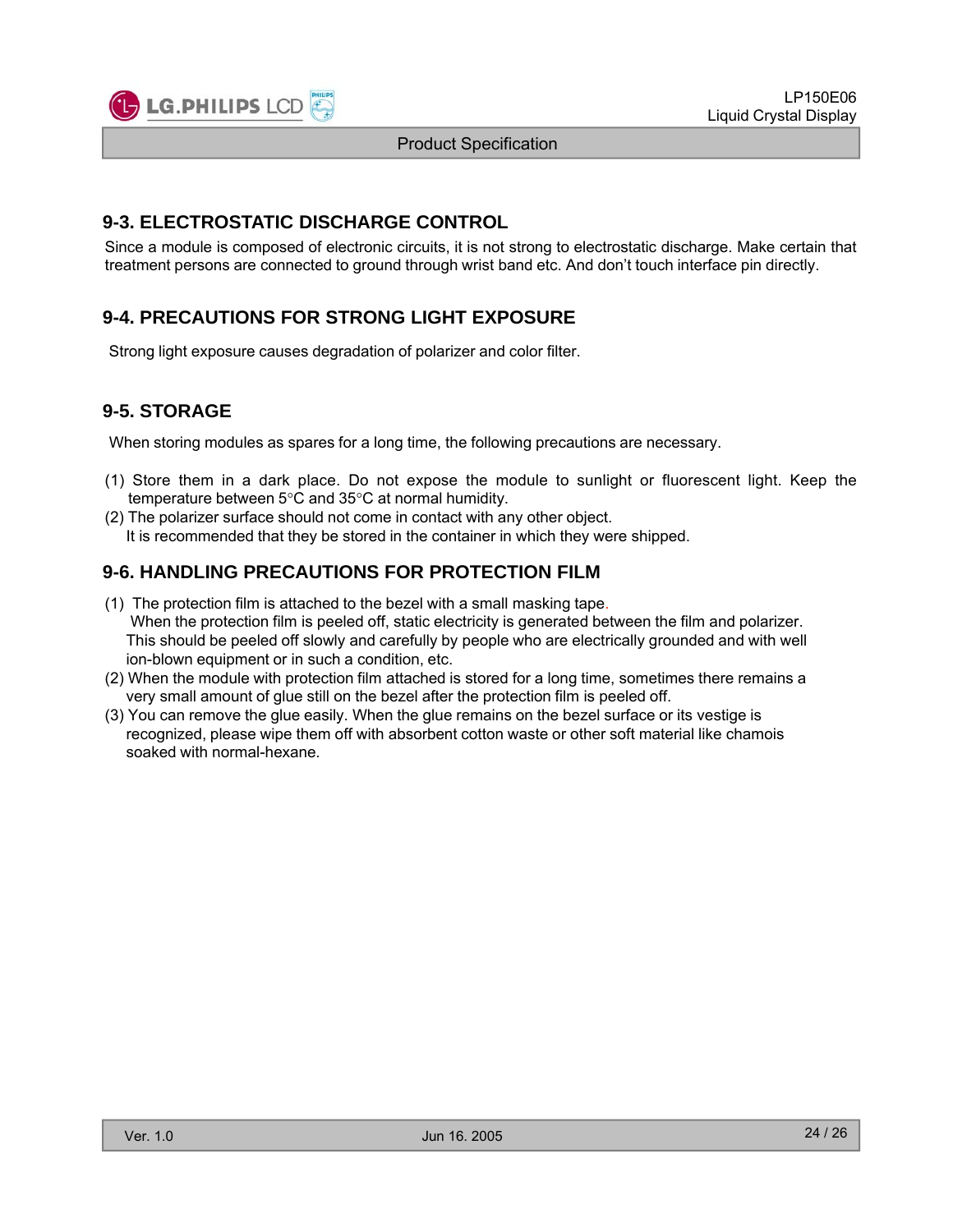

## **APPENDIX [A] - Enhanced Extended Display Identification Data (EEDID**™**)**

| Byte#          | Byte#           |                                                                     |                            | Value                    | Value                |                      |
|----------------|-----------------|---------------------------------------------------------------------|----------------------------|--------------------------|----------------------|----------------------|
| (decimal)      | (HEX)           | <b>Field Name and Comments</b>                                      |                            | (HEX)                    | (binary)             |                      |
| $\Omega$       | 00              | Header                                                              |                            | 0 <sup>1</sup>           | 00000000             |                      |
| $\mathbf{1}$   | $\Omega$ 1      |                                                                     | E.                         | F.                       | 11111111             |                      |
| $\mathfrak{p}$ | 02              |                                                                     | E.                         | F                        | 11111111             |                      |
| 3              | 03              |                                                                     | E.                         | $\mathsf{F}$             | 11111111             | Header               |
| 4              | $\Omega$ 4      |                                                                     | E                          | E                        | 11111111             |                      |
| 5              | 0 <sub>5</sub>  |                                                                     | E.                         | $\mathsf{F}$             | 11111111             |                      |
| 6              | 06              |                                                                     | F.                         | $\mathsf{E}$<br>$\Omega$ | 11111111             |                      |
| $\overline{7}$ | 07              | $FISA$ manufacturer code $=1$ GP                                    | $\Omega$<br>$\overline{3}$ | $\Omega$                 | 00000000             |                      |
| 8              | 08<br>09        |                                                                     | E.                         | $\overline{0}$           | 00110000             |                      |
| 9              |                 |                                                                     | 5                          | $\mathbf{3}$             | 11110000             |                      |
| 10             | 0A              | Product code                                                        | $\overline{1}$             |                          | 01010011             |                      |
| 11             | 0 <sub>B</sub>  | (Hex. LSB first)                                                    |                            | $\mathbf{1}$             | 00010001             |                      |
| 12             | 0C              | ID $(32-bit)$ serial number = don't care                            | $\mathbf{0}$               | $\Omega$                 | 00000000             | Vender/              |
| 13             | 0 <sub>D</sub>  |                                                                     | $\Omega$                   | $\Omega$                 | 00000000             | <b>Product ID</b>    |
| 14             | 0E              |                                                                     | $\Omega$                   | $\mathbf{0}$             | 00000000             |                      |
| 15             | 0F              |                                                                     | $\Omega$                   | $\mathbf{0}$             | 00000000             |                      |
| 16             | 10              | Week of manufacture = don't care                                    | $\Omega$                   | $\overline{0}$           | 00000000             |                      |
| 17             | 11              | Year of manufacture = don't care                                    | $\Omega$                   | $\Omega$                 | 00000000             |                      |
| 18             | 12              | FDID Structure version $# = 1$                                      | $\Omega$                   | $\overline{1}$           | 00000001             | <b>EDID Version/</b> |
| 19             | 13              | FDID Revision $# = 2$                                               | <sup>0</sup>               | $\mathfrak{p}$           | 00000010             | Revision             |
| 20             | 14              | Video input definition = Digital I/ p, non TMDS CRGB                | 8                          | $\mathbf{0}$             | 10000000             |                      |
| 21             | 15              | Max H image size(cm) = $30.45cm(30)$                                |                            | F.                       | 00011110             | <b>Display</b>       |
| 22             | 16              | Max V image size(cm) = $22$ 8375cm(23)                              |                            | $\overline{7}$           | 00010111             | Parameter            |
| 23             | 17              | Display gamma = $22$                                                | $\overline{7}$             | $\mathbf{8}$             | 01111000             |                      |
| 24             | 18              | Feature support(DPMS) = Active off. RGB Color<br>Red/Green low Bits | $\Omega$<br>$\overline{A}$ | $\overline{A}$<br>Ċ      | 00001010             |                      |
| 25<br>26       | 19<br>1A        | Blue/ White I ow Bits                                               | 8                          | $\Omega$                 | 00111100<br>10000000 |                      |
| 27             | 1B              | Red X<br>$Rx =$<br>0.590                                            | q                          | $\overline{7}$           | 10010111             |                      |
| 28             | 1C              | Red Y<br>0.343<br>$Rv =$                                            | 5                          |                          | 01010111             |                      |
| 29             | 1 <sub>D</sub>  | Green X<br>$Gx =$<br>0.320                                          | 5                          | $\mathbf{1}$             | 01010001             | Color                |
| 30             | 1F              | Green Y<br>$Gv =$<br>0.540                                          | 8                          |                          | 10001010             | Characteristic       |
| 31             | 1F              | <b>Blue X</b><br>0.155<br>$Bx =$                                    | $\mathfrak{p}$             | $\overline{7}$           | 00100111             |                      |
| 32             | 20              | <b>Blue Y</b><br>0.133<br>$Bv =$                                    | $\mathfrak{p}$             | $\mathfrak{p}$           | 00100010             |                      |
| 33             | 21              | White X<br>0.313<br>$Wx =$                                          | 5                          | $\Omega$                 | 01010000             |                      |
| 34             | 22              | White Y<br>$W =$<br>0.329                                           | 5                          | $\overline{\mathbf{4}}$  | 01010100             |                      |
| 35             | 23              | Established Timing L                                                | $\Omega$                   | $\Omega$                 | 00000000             | Established          |
| 36             | 24              | Established Timing II                                               | $\Omega$                   | $\mathbf{0}$             | 00000000             | Timings              |
| 37             | 25              | Manufacturer's Timings                                              | $\Omega$                   | $\Omega$                 | 00000000             |                      |
| 38             | $\overline{26}$ | Standard Timing Identification 1 was not used                       | $\Omega$                   | $\overline{1}$           | 00000001             |                      |
| 39             | 27              | Standard Timing Identification 1 was not used                       | $\Omega$                   | $\overline{1}$           | 00000001             |                      |
| 40             | 28              | Standard Timing Identification 2 was not used                       | $\Omega$                   | $\mathbf{1}$             | 00000001             |                      |
| 41             | 29              | Standard Timing Identification 2 was not used                       | $\Omega$                   |                          | 00000001             |                      |
| 42             | 2A              | Standard Timing Identification 3 was not used                       | $\Omega$                   | $\mathbf{1}$             | 00000001             |                      |
| 43             | 2B              | Standard Timing Identification 3 was not used                       | $\Omega$                   | $\overline{1}$           | 00000001             |                      |
| 44             | 2С              | Standard Timing Identification 4 was not used                       | 0                          | $\mathbf{1}$             | 00000001             | <b>Standard</b>      |
| 45             | 2D              | Standard Timing Identification 4 was not used                       | $\Omega$                   | $\overline{1}$           | 00000001             | Timing ID            |
| 46             | 2E              | Standard Timing Identification 5 was not used                       | 0                          | $\overline{1}$           | 00000001             |                      |
| 47             | 2F              | Standard Timing Identification 5 was not used                       | $\Omega$                   |                          | 00000001             |                      |
| 48             | 30              | Standard Timing Identification 6 was not used                       | 0                          |                          | 00000001             |                      |
| 49             | 31              | Standard Timing Identification 6 was not used                       | $\Omega$                   | $\mathbf{1}$             | 00000001             |                      |
| 50             | 32              | Standard Timing Identification 7 was not used                       | 0                          | $\mathbf{1}$             | 00000001             |                      |
| 51             | 33              | Standard Timing Identification 7 was not used                       | $\Omega$                   | 1                        | 00000001             |                      |
| 52             | 34              | Standard Timing Identification 8 was not used                       | $\overline{0}$             | $\overline{1}$           | 00000001             |                      |
| 53             | 35              | Standard Timing Identification 8 was not used                       | $\Omega$                   | $\overline{1}$           | 00000001             |                      |